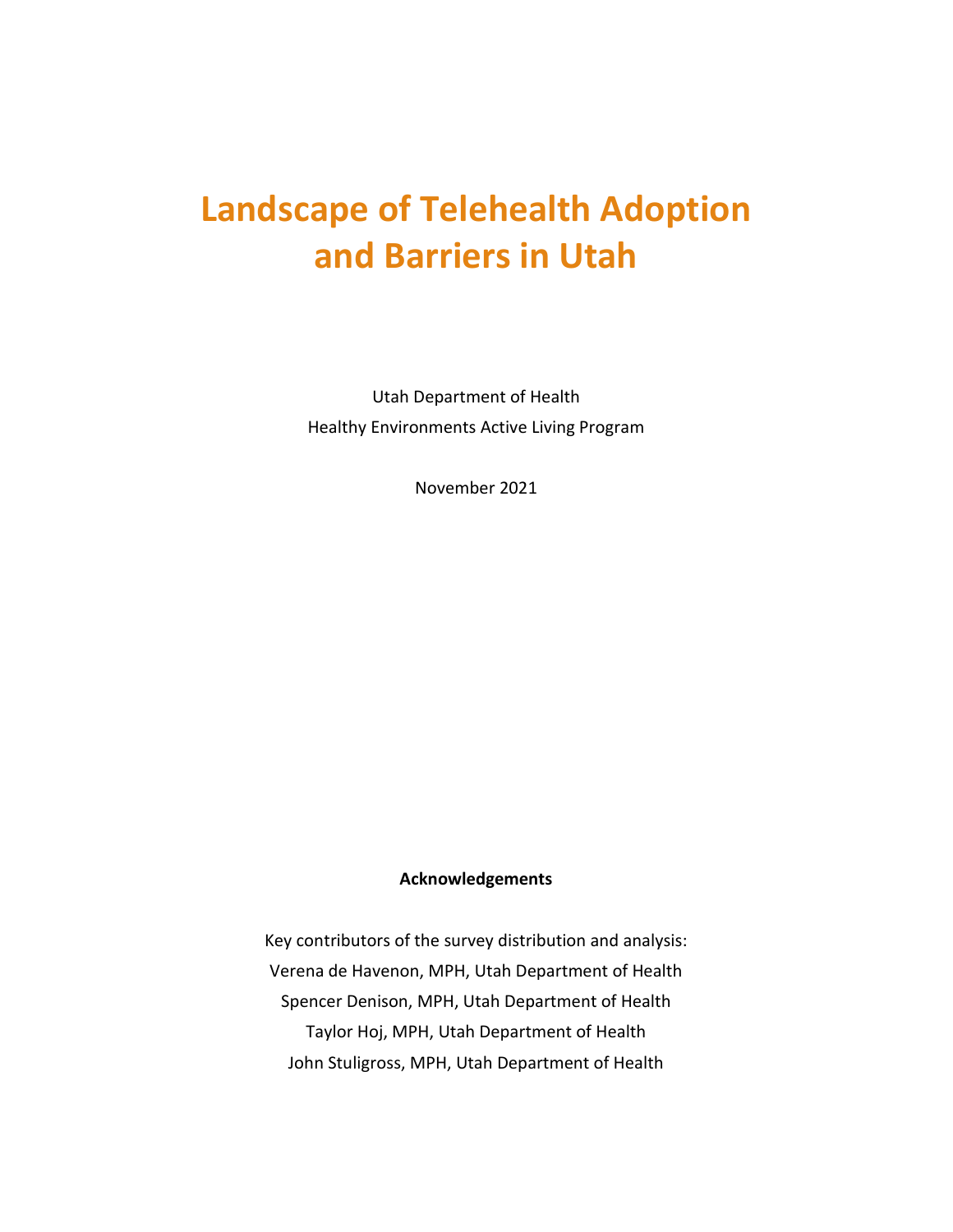A special thanks to the Telehealth Advisory Group who helped inform the telehealth survey development process:

> Kerry Palakanis, Intermountain Healthcare Dr. Sarah Woolsey, Utah Department of Health Deb LaMarche, Utah Telehealth Network Matt McCullough, Utah Telehealth Network Dr.Terry Box, University of Utah Brian Wayling, Intermountain Healthcare Evan Christensen, Wayne Community Health Clinics Elisa Scherzinger, St. Marks Family Medicine Jaleen Smith, University of Utah Health Bobby Richardson, Uintah Basin Medical Center Brenda Bartholomew, Gunnison Valley Hospital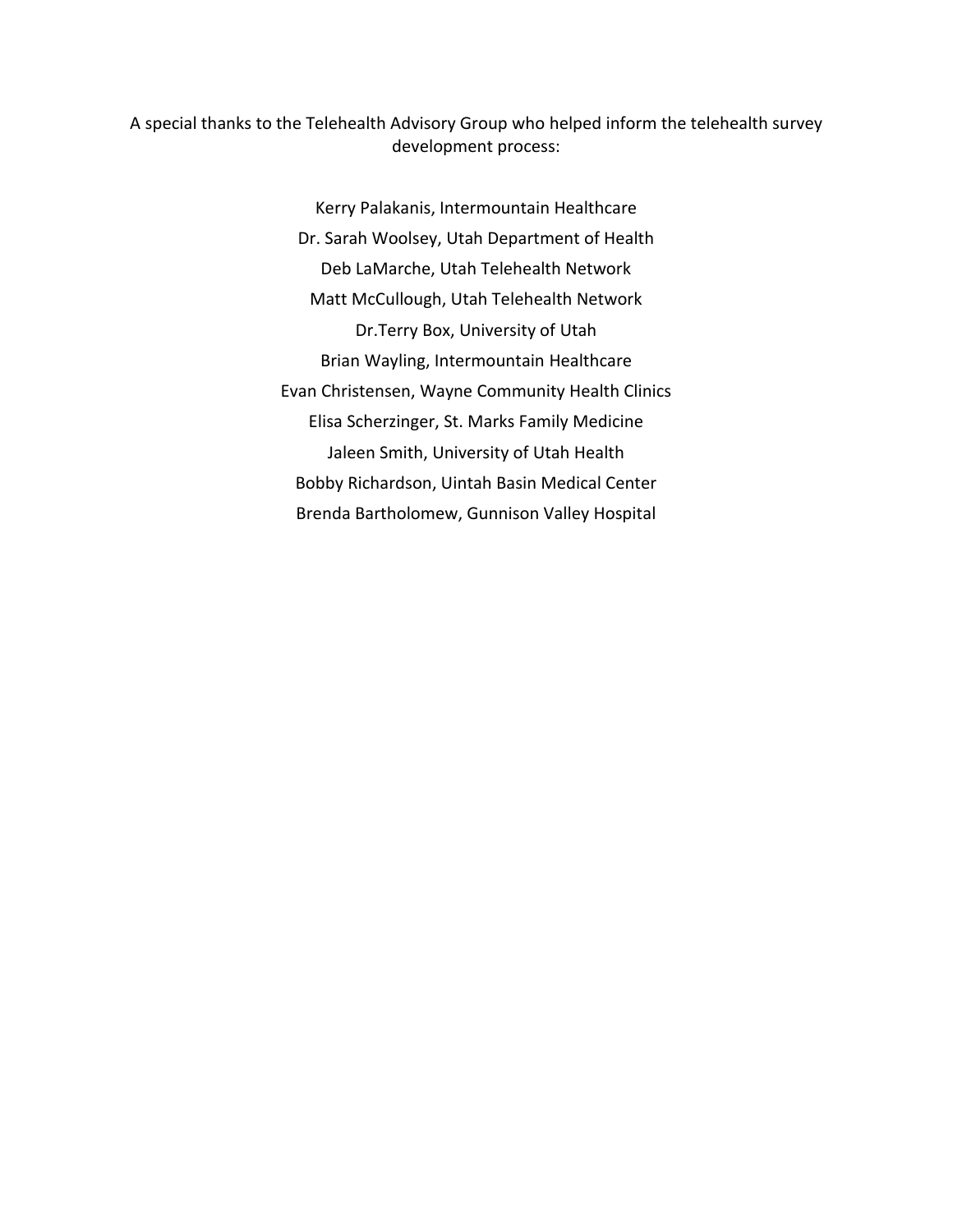#### EXECUTIVE SUMMARY

Telehealth is a broad application of technology services that support patient care directly or indirectly. As technology improves, so does the adoption of telehealth in clinical settings. While it is clear the COVID-19 pandemic rapidly increased the use of telehealth throughout the United States, including Utah, the full landscape of telehealth adoption and the barriers faced by telehealth users in clinic settings in Utah remains unclear.

To understand the current landscape of telehealth adoption, and in particular the barriers facing providers and administrative staff when implementing telehealth, the Utah Department of Health (UDOH) conducted an assessment of clinical providers across various clinic settings. The assessment was distributed in November 2020 to physicians, nurse practitioners, physician assistants, psychologists, and substance use disorder counselors, as well as primary care administrators.

The assessment addressed the following topics: telehealth use status (current user, not yet adopted, will never use telehealth), reason(s) for adopting or not adopting telehealth, perceptions of barriers faced by patients for using telehealth, and barriers faced by providers for adopting/using telehealth.

Most Utah providers and administrators currently use telehealth. Of those who use telehealth, more than 68% of providers and 100% of primary care clinic administrators began using telehealth services due to COVID-19. Providers and primary care administrators consistently highlighted the current scope and parameter limitations of telehealth services, reimbursement, internet bandwidth, software issues, and mobile device compatibility as some key barriers to telehealth adoption.

This survey may help inform public health, health systems, nonprofits, health plans, and other partners in strategy development to strengthen telehealth services in Utah.



#### **Key findings from providers**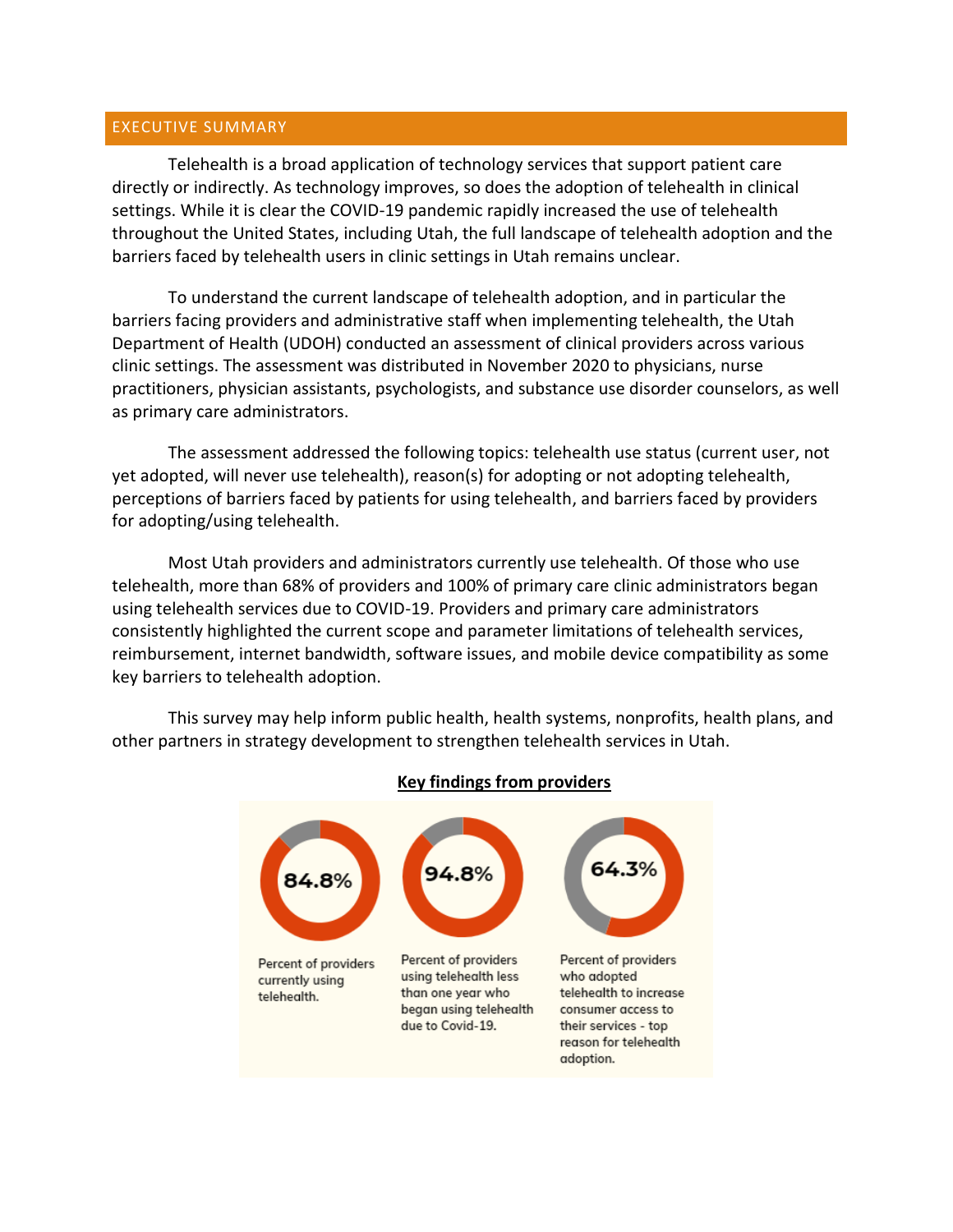#### **BACKGROUND**

The use of telehealth in the United States is not a novel concept. As technology changes, so does the delivery of medicine. Some research indicates early adoptions of "telehealth" began no later than the 1950s and 1960s, and perhaps earlier (Chen et al., 2020). It is important to distinguish between "telehealth" and "telemedicine." While specific definitions can be elusive, telemedicine refers to the clinical use of technology to provide care, and more specifically, "any system in which the doctor and the patient are at different locations." Telehealth is broader in context and can include telemedicine as well as "a broad range of health-related activities, including patient and provider education, and health services administration - as well as patient care" (Lustig, 2012; Bashur et al., 2000). For the purpose of this paper, telehealth is used to capture the broad array of activities the term incorporates.

According to the American Hospital Association, in 2017, more than 76% of hospitals in the United States connected patients and consulting providers through the use of video and other technology (American Hospital Association, 2017). However, the scope of telehealth use outside hospital settings, and even among specialties and services within hospitals, is unclear. As a result of the COVID-19 pandemic, many health systems, clinics, and outpatient services adopted telehealth, but the scope of the adoption of telehealth has yet to be fully documented in Utah (Moore & Munroe, 2021).

Telehealth has the potential to improve patient outcomes. For example, a systematic review found telehealth has shown improvement in a variety of health conditions including breast feeding, perinatal smoking cessation, and obstetric outcomes (DeNicole et al., 2020). Additionally, studies found telehealth can help improve outcomes for patients with diabetes compared to traditional in-person management activities (Wu et al., 2018). Not only can patients be successfully treated through telehealth, but self-management education can also be successful in telehealth formats, including education for diabetes, chronic obstructive pulmonary disease, irritable bowel syndrome, heart failure, and others (Rush et al., 2018; Totten et al., 2016). Given the rise in chronic disease burden which impacts both morbidity and mortality in the United States as well as in Utah, consideration of telehealth as a long-term option for patients and providers is of growing interest to public health and healthcare experts. Despite these benefits, barriers to telehealth are important factors in the decision of whether a healthcare clinic will adopt telehealth and may also impact the outcomes of telehealth visits. Studies have started identifying barriers which include reimbursement, staff training, and scope of telehealth practice (Brooks et al., 2013; Gajarawala & Pelkowski, 2021). However, a full analysis of barriers faced by telehealth providers remains elusive.

To support statewide organizations in understanding the current adoption of and barriers to telehealth, in November 2020, the Utah Department of Health (UDOH) sent a survey to administrators in primary care clinics and licensed clinical providers, to broadly assess the current adoption of telehealth in Utah. The assessment explored the perspective of all Utah clinical providers regardless of setting, as well as primary care clinic administrators, because the barriers for administrative adoption may be different from those faced by providers who work directly with patients during telehealth visits.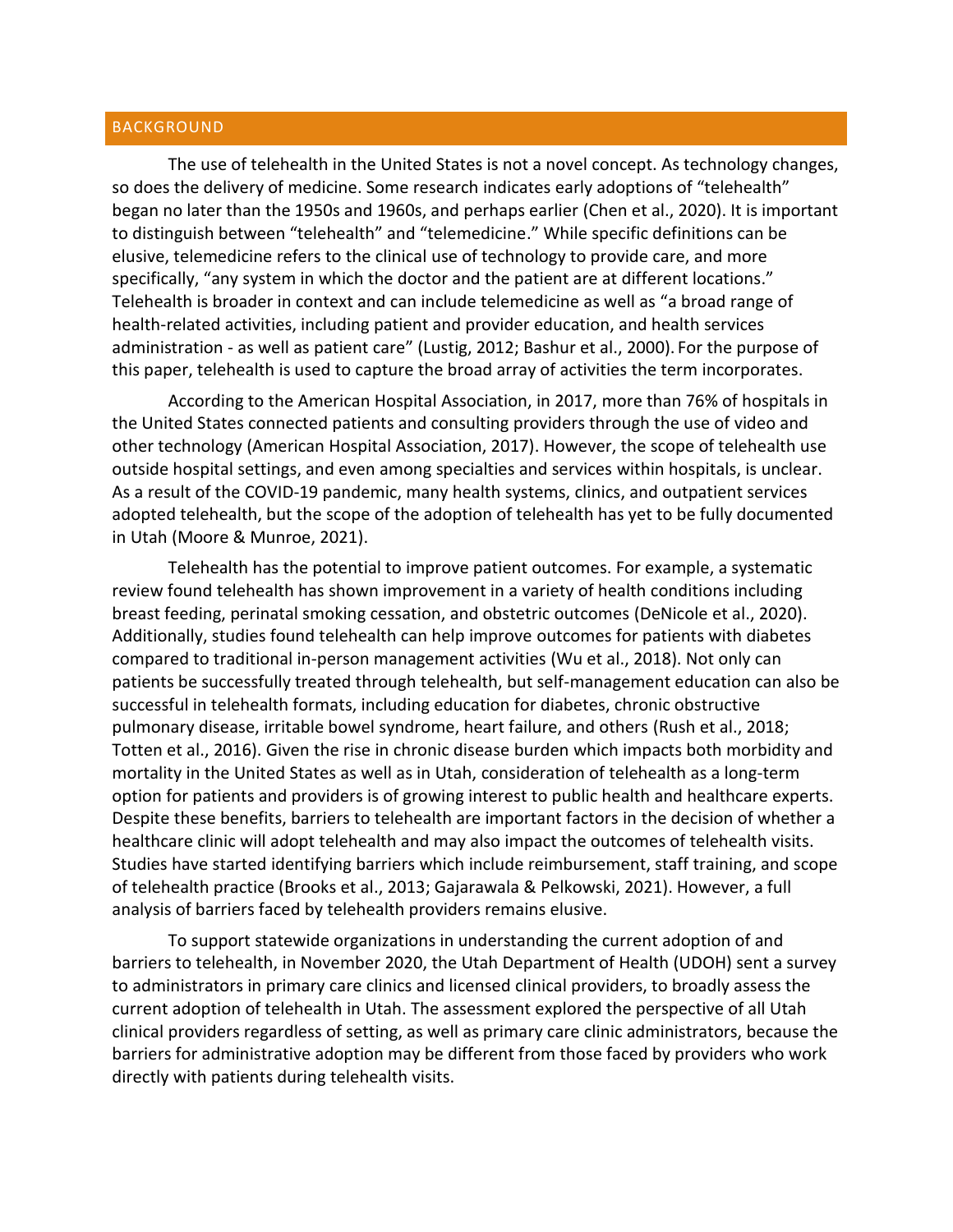The goal was to identify barriers to the adoption of telehealth and to share those results with external partners to help identify opportunities to reduce barriers to telehealth adoption.

#### **METHODS**

#### **SURVEY DEVELOPMENT**

A team of professionals across various healthcare systems, nonprofits, and public health entities developed survey questions to inform state-specific data gaps.

The survey was designed using skip logic to allow for different tracks as well as sub-tracks to capture the current landscape of telehealth use and barriers faced by users. The skip logic identified the following types of telehealth users:

- Clinical providers currently using telehealth (Current users)
- Clinical providers not currently using telehealth
	- o Interested but not yet using (Potential user)
	- o No intention to ever use telehealth (Never user)
- Clinic administrators whose clinic uses telehealth (Current users)
- Clinic administrators whose clinic does not use telehealth
	- o Interested but not yet using (Potential user)
	- o No intention in ever using telehealth (Never user)

To understand barriers, perceptions, and opportunities for interventions, providers and administrators had unique tracks in the survey. This allowed for tailored questions and the opportunity to assess differences in responses between providers and administrators. Providers were asked to respond to questions from their experience as a clinical provider. Administrators, who only represent clinics in primary care settings, were asked to review each question from a clinic-wide perspective, from the perspective as an administrative staff member who helps to support telehealth. For example, when asked about barriers faced with adopting telehealth, they were asked about administrative barriers, whereas providers were asked about their direct application of telehealth with patient care.

Additionally, administrators were asked to consider their clinic as a telehealth user if at least one provider in their clinic utilized telehealth services.

#### **PARTICIPANTS**

There were two intended audiences for this project: health clinic administrators and clinical providers. UDOH partnered with the Utah Division of Occupational and Professional Licensing (DOPL) to obtain a list of providers. DOPL identified the following provider types for this survey:

- Physician and Surgeon (N = 11,300)
- Osteopathic Physician and Surgeon  $(N = 1,300)$
- Physician Assistant  $(N = 1,900)$
- Podiatric Physician  $(N = 231)$
- Psychologist  $(N = 1078)$
- Substance Use Disorder Licensed Advanced SUDC ( $N = 150$ )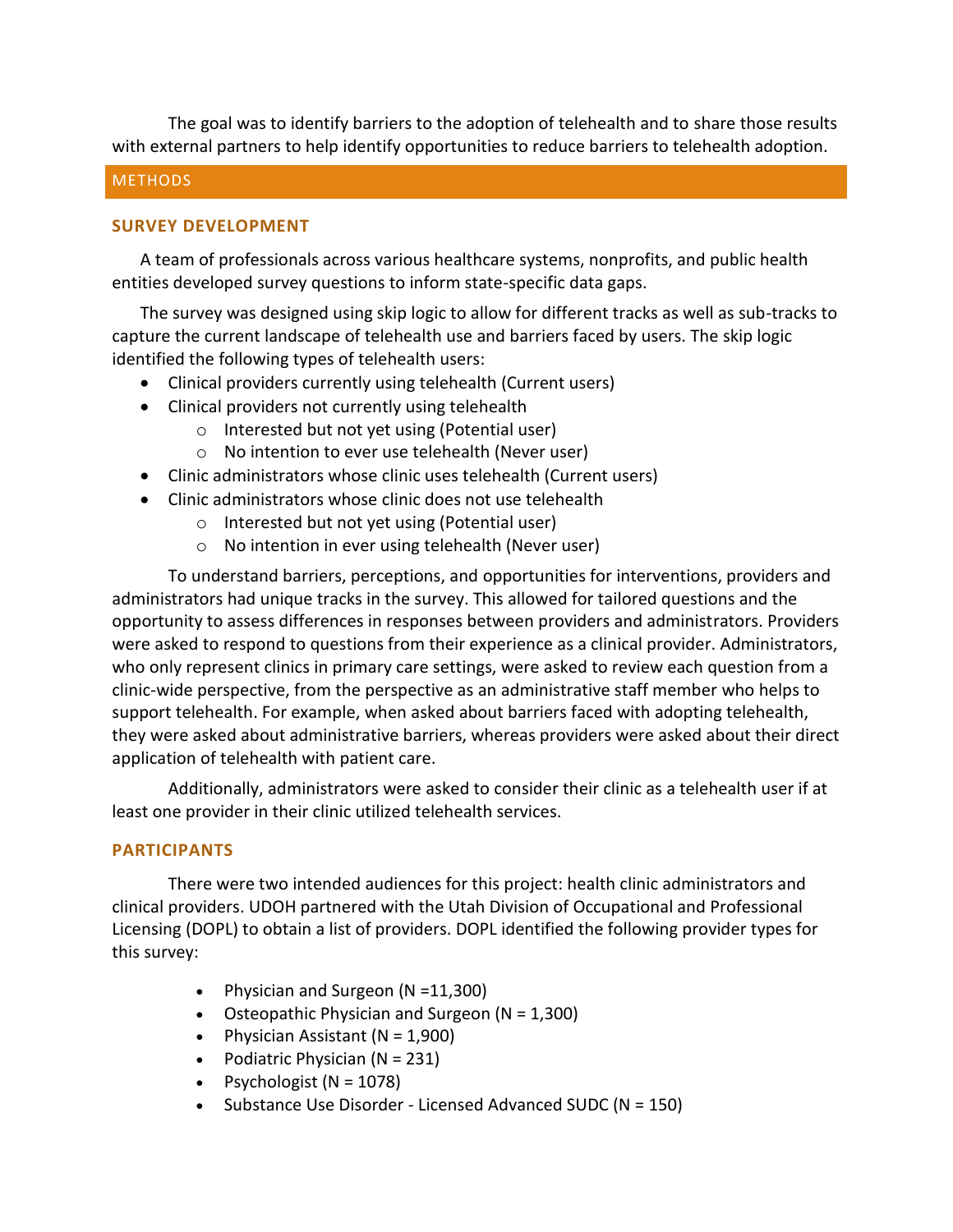- Substance Use Disorder Certified Advanced SUDC ( $N = 257$ )
- Advanced Practice Registered Nurse ( $N = 3,500$ )

To obtain a list of clinical administrators, the team used a previously existing comprehensive list of primary care administrators. A single administrator and email address were identified for each known primary care clinic in Utah for the purpose of this survey (N=295).

#### **DISTRIBUTION**

In November 2020, DOPL, on behalf of UDOH, emailed the survey to 18,529 clinical providers. Additionally, UDOH sent an email to 295 primary care clinic administrators. The email included an invitation to participate with a survey link embedded in the body of the email. As an incentive for participation, a limited number of participants were eligible to receive a gift card, selected by random drawing at the conclusion of the survey. Responses were collected with Qualtrics software. The survey was open for responses for a total of 21 days. To ensure a higher response rate, two weeks after the initial email, UDOH sent a reminder email to encourage participants to take the survey. Recipients were not asked to list the name of their clinic or health system to ensure anonymity.

#### **DATA ANALYSIS**

Data analysis was conducted using SAS 9.4 and Microsoft Excel 2019. A comprehensive list of all reference tables are included in Appendix A. Cross tabulations were performed to further understand responses of Users, Non-Users and Never-Users as well as differences between administrators and providers. Many questions in the assessment allowed respondents to "select all that apply." For these questions, the analysis includes all options selected by each unique user. The percentage breakdown represents the percentage of unique users who answered each question.

#### **ETHICAL CONSIDERATIONS**

This study protocol was ruled exempt by the UDOH Institutional Review Board.

#### RESULTS

#### **RESPONSES**

A total of 1,763 recipients, administrators, and providers combined, participated in the survey for an estimated response rate of 9.5%. The exact response rate is unknown, due to the method of email transmission, as many emails bounced or were incorrect, and therefore the true response rate was likely higher.

DOPL's clinic provider list includes all licensed providers in the state, regardless of where the provider is physically located and irrespective of the provider's active status as a provider. For the purpose of analysis, only clinic providers and administrators physically located in Utah and only survey respondents who answered questions beyond basic demographic questions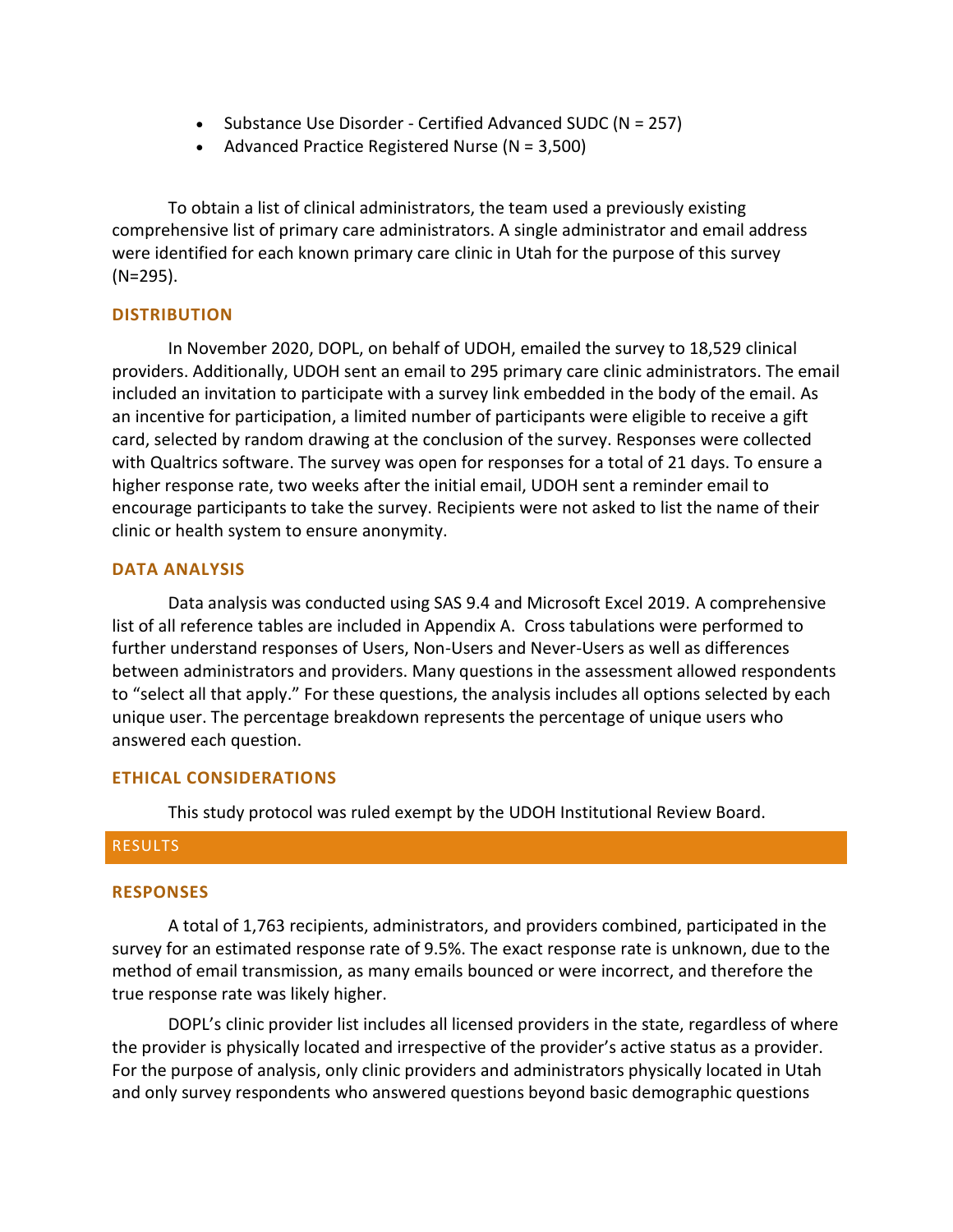were considered. These criteria resulted in 1,060 clinical providers and 75 primary care administrator responses for analysis. However, responses were not required, so respondents may have skipped questions.

Survey respondents were not asked to name their clinic affiliation(s), which limited the ability to make direct connections to specific health systems or clinics and results. Because Utah's largest two healthcare systems, University of Utah Health and Intermountain Healthcare, also have robust telehealth services, results may be influenced by whether the respondent is affiliated with one of these systems or with other larger systems in the state, but it is difficult to make any conclusions related to specific clinics or systems based on the data.

#### **DEMOGRAPHICS (TABLES 1 & 2)**

A total of 1,135 respondents completed the demographics section. Of them, 1,060 identified as providers and 75 identified as clinic administrators. A majority of respondents indicated their physical practice locations were in Salt Lake County (52.9%) followed by Utah County (15.1%), Davis (8.6%), and Weber (5.4%). In total, 26 of 29 Utah counties received at least one response, with Daggett, Piute, and Wayne counties not receiving responses. However, the three unrepresented counties have very small populations with limited healthcare providers. These data combined providers and administrators. Respondents who identified as providers were mostly physicians (52.2%), nurse practitioners (22.1%), and physician assistants (14.4%). Of the 75 respondents who identified as administrators, clinic owners account for 20.0% and executives (director, CEO, CFO, etc.) account for 22.7%. Other professions included office managers (41.3%) and other administrator/manager (16.0%).

Participants represent a variety of clinic types including primary group practice with more than two physicians (24.3%), university-based practice (21.9%), hospital-based practice (19.2%), solo or two-provider practice (18.8%), and community health centers (5.3%). In addition, a majority of providers (60.0%) were between the ages of 30-49 and a majority of administrators (82.7%) were between the ages of 40 and 59.

#### **CURRENT ADOPTION OF TELEHEALTH**

A majority of respondents currently use telehealth: 899 providers currently use telehealth (84.8%). Among providers not currently using telehealth (161 providers), 47.2% indicated they are interested in adopting telehealth in the future and 52.8% indicated they will not adopt telehealth.

Meanwhile, 66 (88.0%) administrators work in clinics that adopted telehealth and five (6.7%) administrators work in clinics that are interested in telehealth adoption. An additional four administrators (5.3%) have not considered and/or do not know enough about telehealth to determine if they should adopt telehealth. No administrators indicated they are uninterested non-users.

#### **CURRENT USERS–WHY THEY ADOPTED TELEHEALTH (TABLE 3)**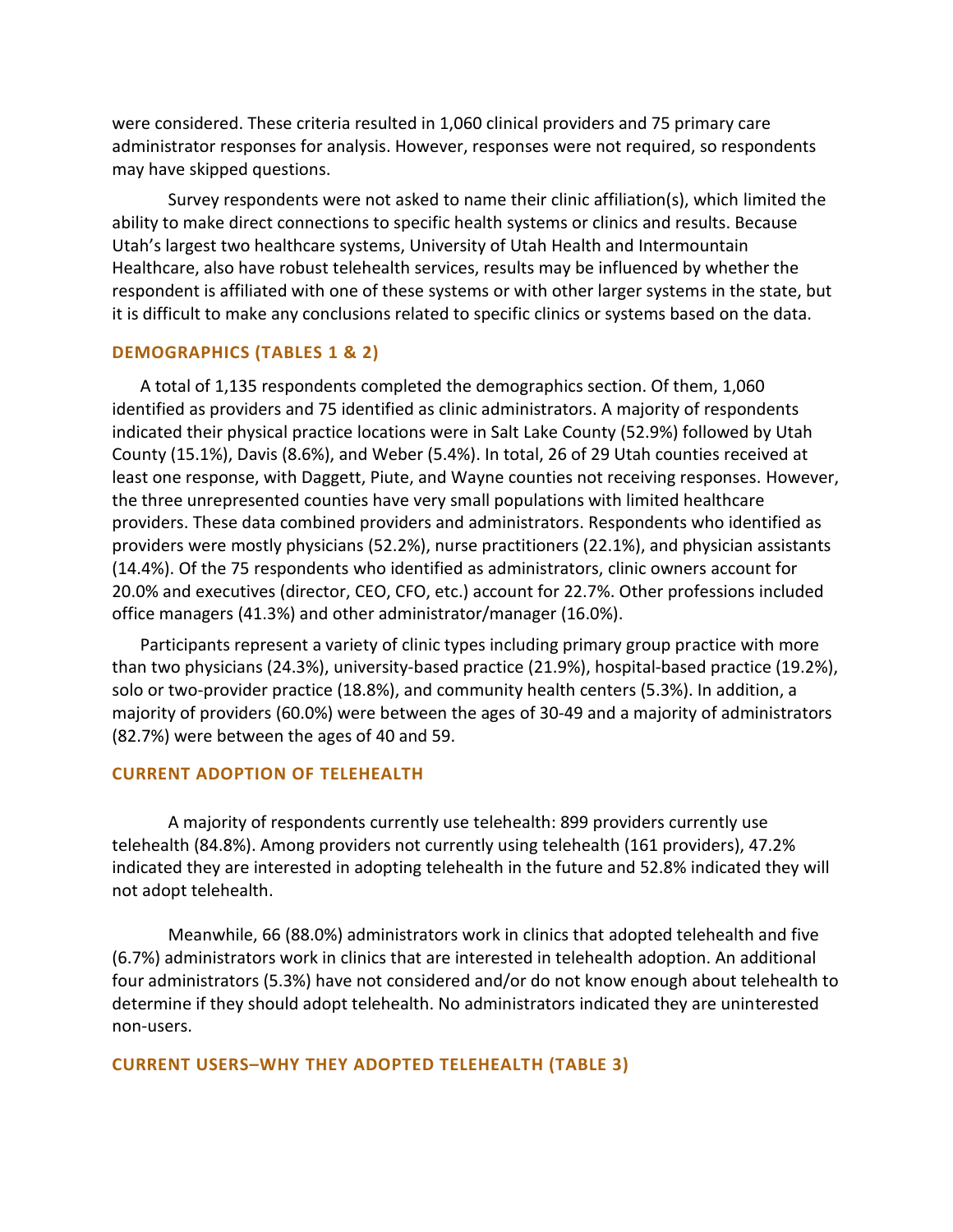Among those currently using telehealth, respondents were asked to select all the reasons they chose to adopt telehealth. A majority of respondents indicated they adopted telehealth to increase consumer access to their services, with 58.9% of administrators and 64.3% of providers selecting this response. Providers also highlighted enhanced reach of their healthcare services and coverage (47.1%), increased patient satisfaction (36.6%), and improved health outcomes (30.7%) as reasons for telehealth adoption.

Administrators highlighted enhanced reach of healthcare services and coverage (28.57%), improved health outcomes (28.6%) and increased patient satisfaction (26.8%) as top reasons to adopt telehealth.

#### **POTENTIAL USERS–WHY THEY INTENDED TO NOT USE TELEHEALTH (TABLE 4)**

Concerns with technology (43.1%) and reimbursement (43.1%) for telehealth services were both cited as reasons providers did not adopt telehealth. Among administrators, liability concerns (80.0%) and meeting HIPAA compliance (60.0%) were the most frequent response for not adopting telehealth.

#### **NON-USERS–REASONS THEY WILL NOT ADOPT TELEHEALTH (TABLE 5)**

Among providers who indicated they will likely never implement telehealth indicated that the primary reason for this decision is their clinical services were not appropriate for telehealth services (62.9%). Providers who selected this response included ophthalmology, emergency department, psychiatric hospitals, neuropsychology, general surgery, urgent care, podiatric medicine and surgery, and anesthesiology, among others.

#### **BARRIERS FACED WHEN ADOPTING TELEHEALTH**

This project was particularly interested in identification of barriers to telehealth in various clinical settings. Therefore, multiple cross-tabulations were conducted to understand the barriers faced by providers and administrators.

#### **BARRIERS SUMMARIZED (TABLES 6-9)**

When asked to report all barriers faced in telehealth implementation, providers and administrators across all ages, specialties, and clinic types most frequently indicated the current scope and parameter limitations of telehealth. Reimbursement, mobile device compatibility, internet bandwidth, and software issues were also consistently highlighted as barriers to successful telehealth adoption among both groups.

Among administrators aged 30-39, mobile device compatibility was indicated as a barrier for only 20.0% of respondents, whereas 50.0% of administrators aged 50-59 indicated mobile device compatibility was a barrier.

#### **BARRIERS RELATED TO REIMBURSEMENT**

Administrators identified inconsistent reimbursement among payers as a major challenge. Administrators identified coding for reimbursement (46.0%) and restrictions from insurance are major challenges (64.0%).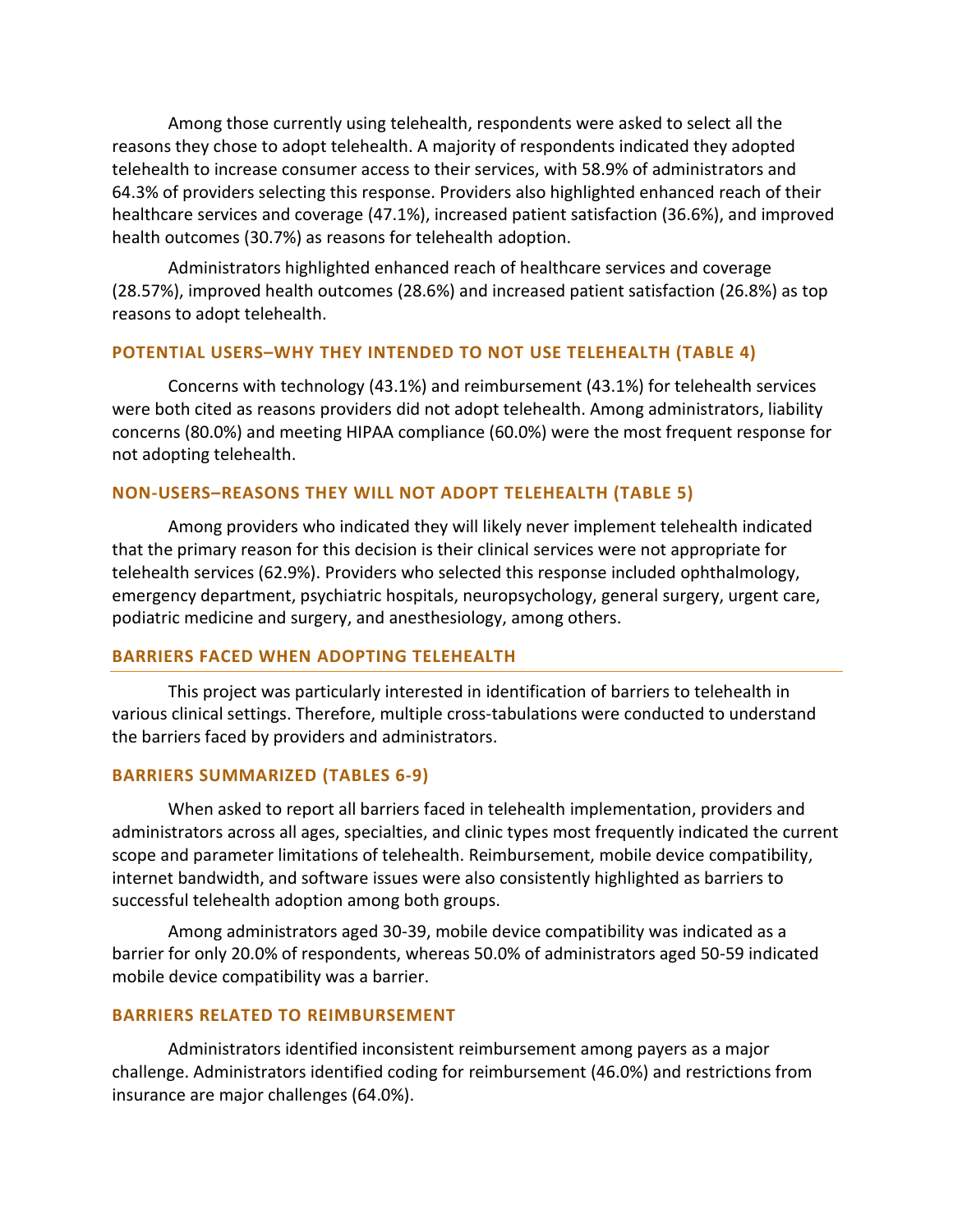These challenges were reinforced by providers: 73.4% indicated inconsistency in reimbursement among payers was a major challenge; 30.4% of providers indicated one or more of the telehealth services they provide to patients are not reimbursable; and 57.4% of providers identified restrictions from patient insurance as barriers related to reimbursement.

#### **STAFF PERCEPTION FOR PATIENTS (TABLE 10)**

In addition to barriers faced by providers, patients, too, likely experience barriers when using telehealth. While this survey did not target patients, the questionnaire did attempt to understand patients indirectly by asking providers and administrators. To shed light on patient perceptions, providers and administrators were asked to indicate barriers they thought their patients faced when using telehealth. Respondents indicated difficulty with technology (71.9% and 76.9% of administrators and providers, respectively) was the most common barrier faced by patients. Additionally, lack of patient buy-in/preference for in-person visits was a perceived barrier by 40.4% and 36.8% of administrators and providers, respectively.

#### **TYPES OF CARE PROVIDED USING TELEHEALTH (TABLE 11)**

Providers indicated they engage in the following types of patient care: patient follow-up (67.4%), other chronic disease management (55.0%), and mental health treatment (49.4%).

Providers also indicated they provide acute care, COVID-19 related issues, routine care/wellness visits, and substance abuse treatment. Emergency care was the least common type of care reported (8.3%). Meanwhile, mental health was identified by 68.2% of administrators, followed by patient follow-up (62.1%), and "other" chronic disease management (48.5%). Note: "Other" chronic disease management refers to chronic disease management and/or diagnosis other than hypertension and diabetes.

#### **HYPERTENSION AND DIABETES**

UDOH was particularly interested in exploring whether telehealth was used for hypertension and diabetes management and education; two primary causes of death and morbidity in Utah.

Respondents indicated telehealth is used to diagnose, manage, and educate patients with regard to hypertension and diabetes. Approximately 30% of providers indicated they provide hypertension diagnosis and management through telehealth, and approximately 27% provide diabetes diagnosis and management.

#### **LENGTH OF TIME TELEHEALTH HAS BEEN IN USE (TABLES 12-15)**

A majority of providers (74.0%) have been using telehealth for less than one year. Among those providers, 94.8% indicated they started using telehealth due to COVID-19.

Similarly, a majority of administrators indicated their clinics have been using telehealth for less than one year, and 100% of those implementing within the past year adopted telehealth due to COVID-19.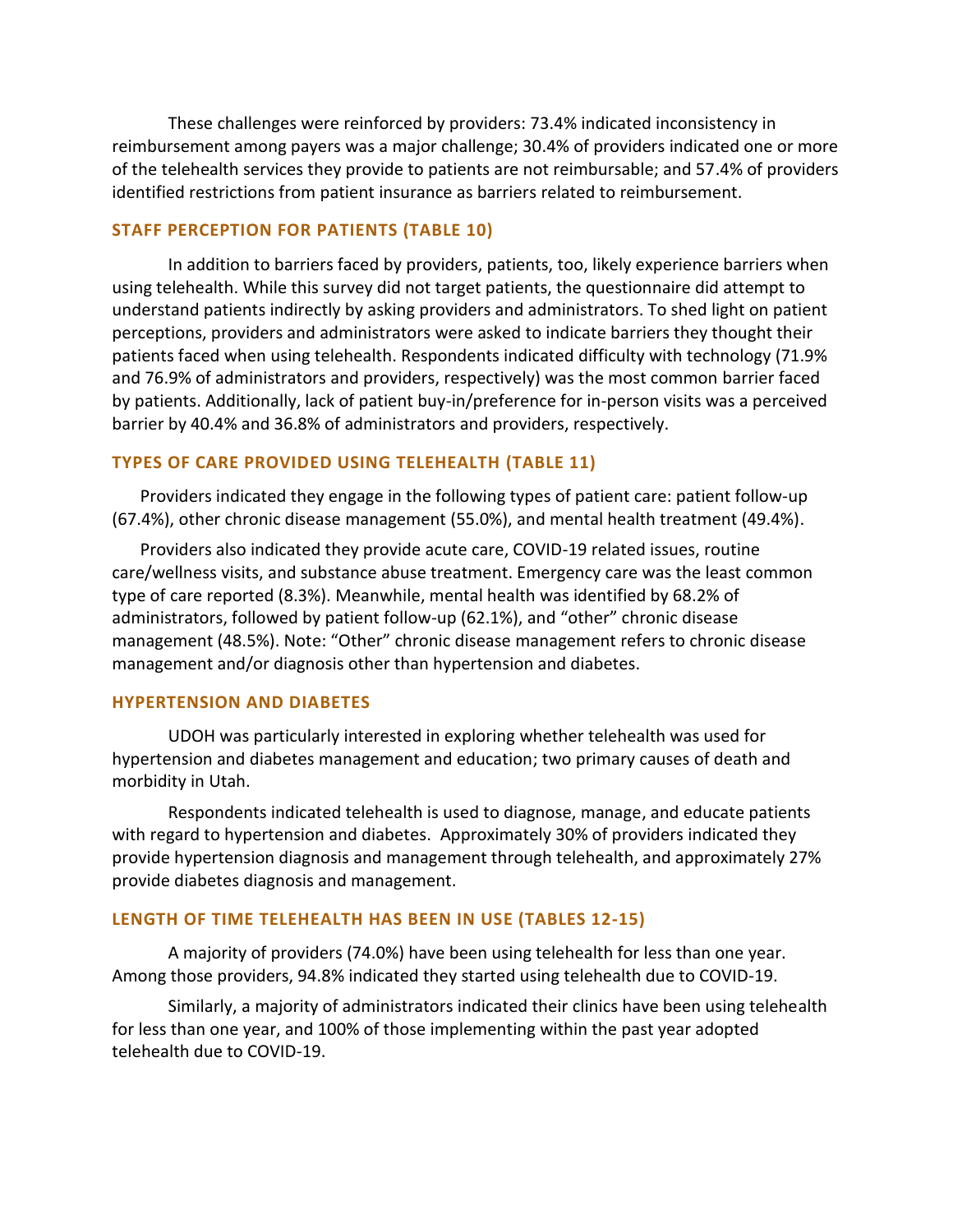#### **CONCLUSION**

Not surprisingly, the COVID-19 pandemic significantly increased the number of providers and clinics adopting telehealth; more than 68% of providers and 100% of administrators began using telehealth due to the pandemic. While adoption has increased, barriers remain for those currently using telehealth. Addressing those barriers may enhance the value and outcomes of telehealth appointments. For example, reimbursement remains a barrier for more than 36% of providers. Among those who reported reimbursement challenges, nearly 46% of administrators and more than 64% of providers indicated inconsistency in reimbursement is a major barrier. State laws that enhance reimbursement rates and streamline the types of telehealth services eligible for reimbursement may reduce the burdens reported by users.

Additionally, laws, regulations, and policies to better define the parameter and scope of telehealth services is a key area that needs attention in Utah, reported by more than 50% of administrators and more than 60% of providers. Further, telehealth use for provider and patients would be enhanced with improved internet access (bandwidth).

Among those not using telehealth, education and support to those providers may be meaningful, as a majority of never users indicated they feel telehealth is inappropriate for their patients. Education to increase awareness about the extent to which telehealth can be used for various diagnoses, treatment, and management of a variety of conditions may facilitate a shift toward telehealth.

Other opportunities include improvements in the telehealth process to make it easier for patients. While nearly 60% of administrators and more than 65% of providers initially adopted telehealth to increase access for consumers, patients experience significant barriers when using telehealth technology. More than 70% of providers and administrators indicated technology was a barrier for patients. Additionally, lack of patient buy-in/preference for inperson visits among patients was a perceived barrier by more than 40% of administrators and about 35% of providers. One way to support patients is to assign a team member to help troubleshoot technology issues with the patient prior to the physician, nurse practitioner, or physician assistant meeting with the patient. Clinics may also provide patient education about the value of telehealth, how it is used, how it can help the patient, and how to use the technology. Partnerships with public health, payers, and community health workers are also unique opportunities to improve the patient experience with telehealth.

However, it is important to note the limitations of this survey. The survey did not directly seek patient feedback, and as such, any considerations on patient perspectives must be made carefully. A follow-up survey to further examine patient experiences may be a meaningful exercise for a more complete picture of how to adapt to meet patient needs. Additionally, this survey was conducted in November 2020, nearly a full year prior to publication of this report, and the landscape of current use as well as barriers faced by providers may have changed substantially. Although the survey included a provider perspective and administrators, there are important considerations before comparing the two types of respondents. First, providers included all licensed physicians, nurse practitioners, physician assistants, among others, in the state of Utah–regardless of clinic/practice type, specialty, or hours worked. Administrators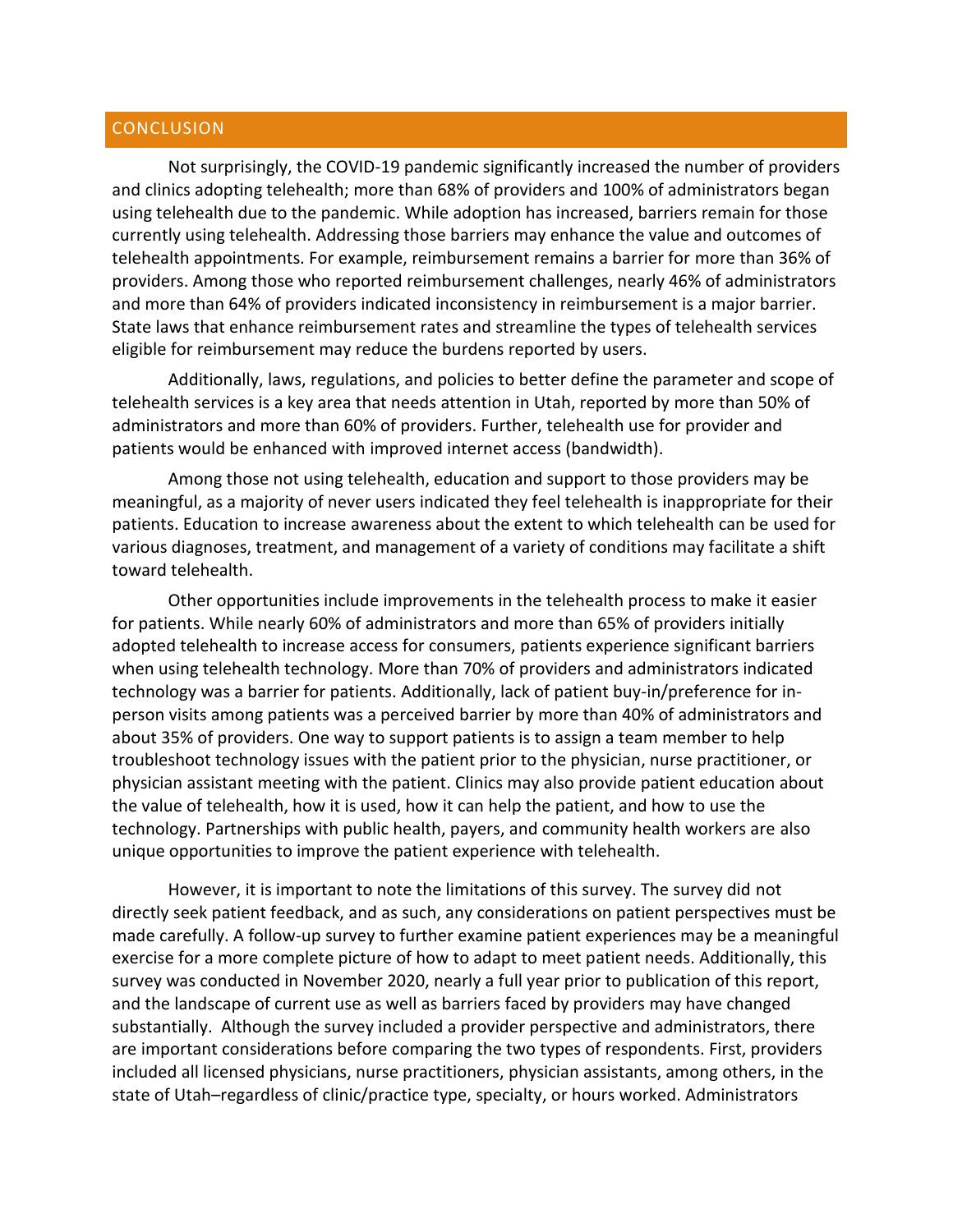included *only* those who work for a primary care clinic and who have been identified through other public health lists. As such, administrator responses are exclusive to a specific clinic type and setting, whereas providers represent all possible combinations of clinic type and type of care provided to patients. Finally, the survey was limited in its responses and received fewer than 10% of provider feedback. It is possible that those who responded were biased, in that they were either strong supporters or strongly against telehealth and its adoption in their practice, which may skew the results. As a result, any interpretation of these results must consider the limitations with regard to Utah providers and administrators.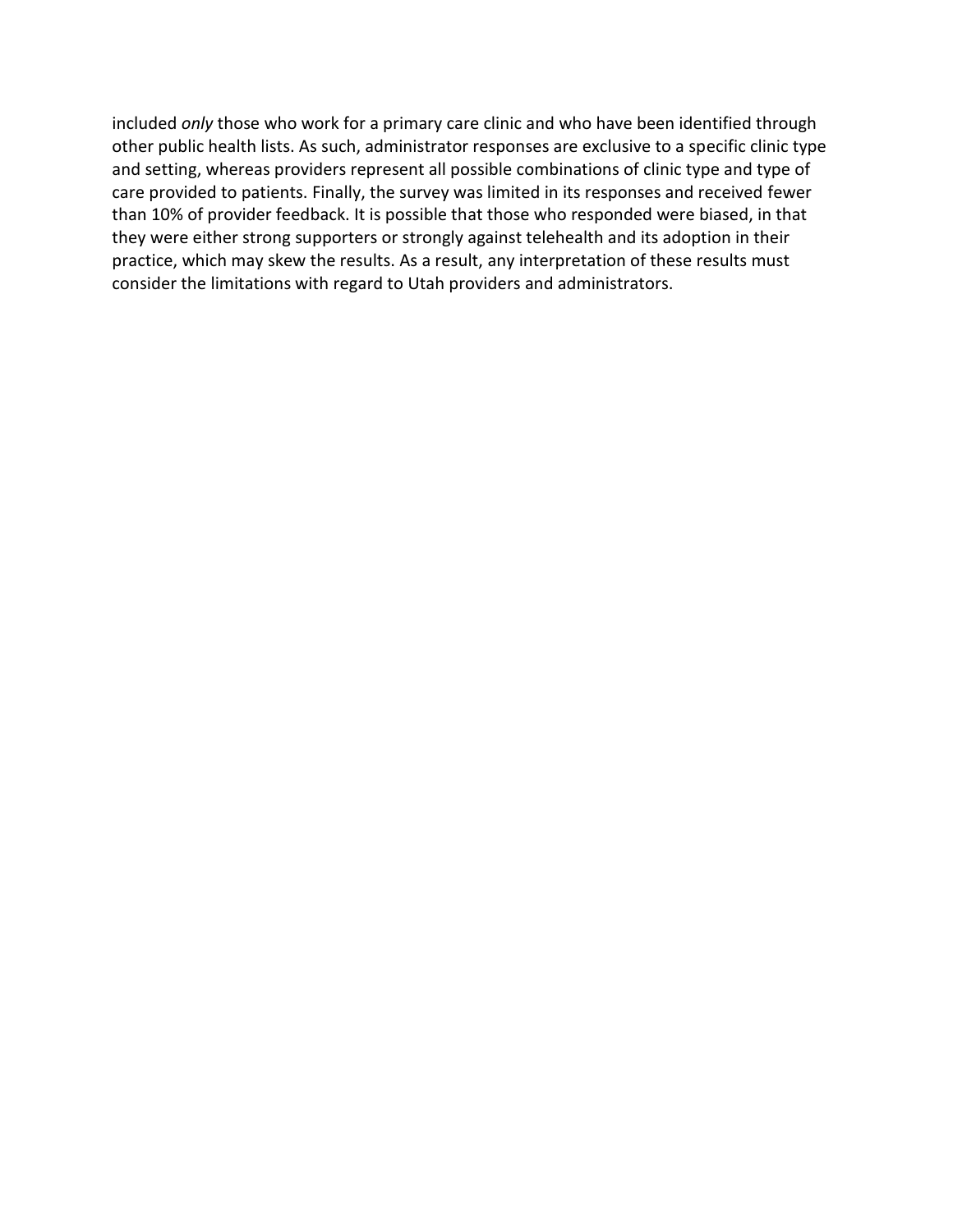### APPENDIX: TABLES

#### **TABLE 1: DEMOGRAPHICS**

| Demographics                                                      |                |         |  |
|-------------------------------------------------------------------|----------------|---------|--|
| Top 8 Counties n=1135                                             | Frequency      | Percent |  |
| Salt Lake                                                         | 600            | 52.86   |  |
| Utah                                                              | 171            | 15.07   |  |
| Davis                                                             | 96             | 8.46    |  |
| Weber                                                             | 61             | 5.37    |  |
| Washington                                                        | 55             | 4.85    |  |
| Summit                                                            | 31             | 2.736   |  |
| Cache                                                             | 25             | 2.2     |  |
| Other                                                             | 96             | 8.45    |  |
| Primary Role n=1135                                               |                |         |  |
| Provider                                                          | 1060           | 93.39   |  |
| Administrator                                                     | 75             | 6.61    |  |
| Provider Primary Role n=1060                                      |                |         |  |
| Physician                                                         | 553            | 52.17   |  |
| Physician Assistant                                               | 153            | 14.44   |  |
| <b>Nurse Practitioner</b>                                         | 235            | 22.17   |  |
| <b>Registered Nurse</b>                                           | $\overline{2}$ | 0.01    |  |
| <b>Technician or Nursing Assistant</b>                            | $\overline{2}$ | 0.01    |  |
| Other provider                                                    | 115            | 10.85   |  |
| <b>Administrator Primary Role n=75</b>                            |                |         |  |
| Executive (Director, CEO, CFO, CMO, Hospital Administrator, etc.) | 17             | 22.67   |  |
| Clinic Owner                                                      | 15             | 20.00   |  |
| <b>Office Manager</b>                                             | 31             | 41.33   |  |
| Other administrator or manager                                    | 12             | 16.00   |  |
|                                                                   |                |         |  |
| Clinic Setting n=1135                                             |                |         |  |
| <b>Outpatient setting</b>                                         | 792            | 69.78   |  |
| Both inpatient and outpatient settings                            | 196            | 17.27   |  |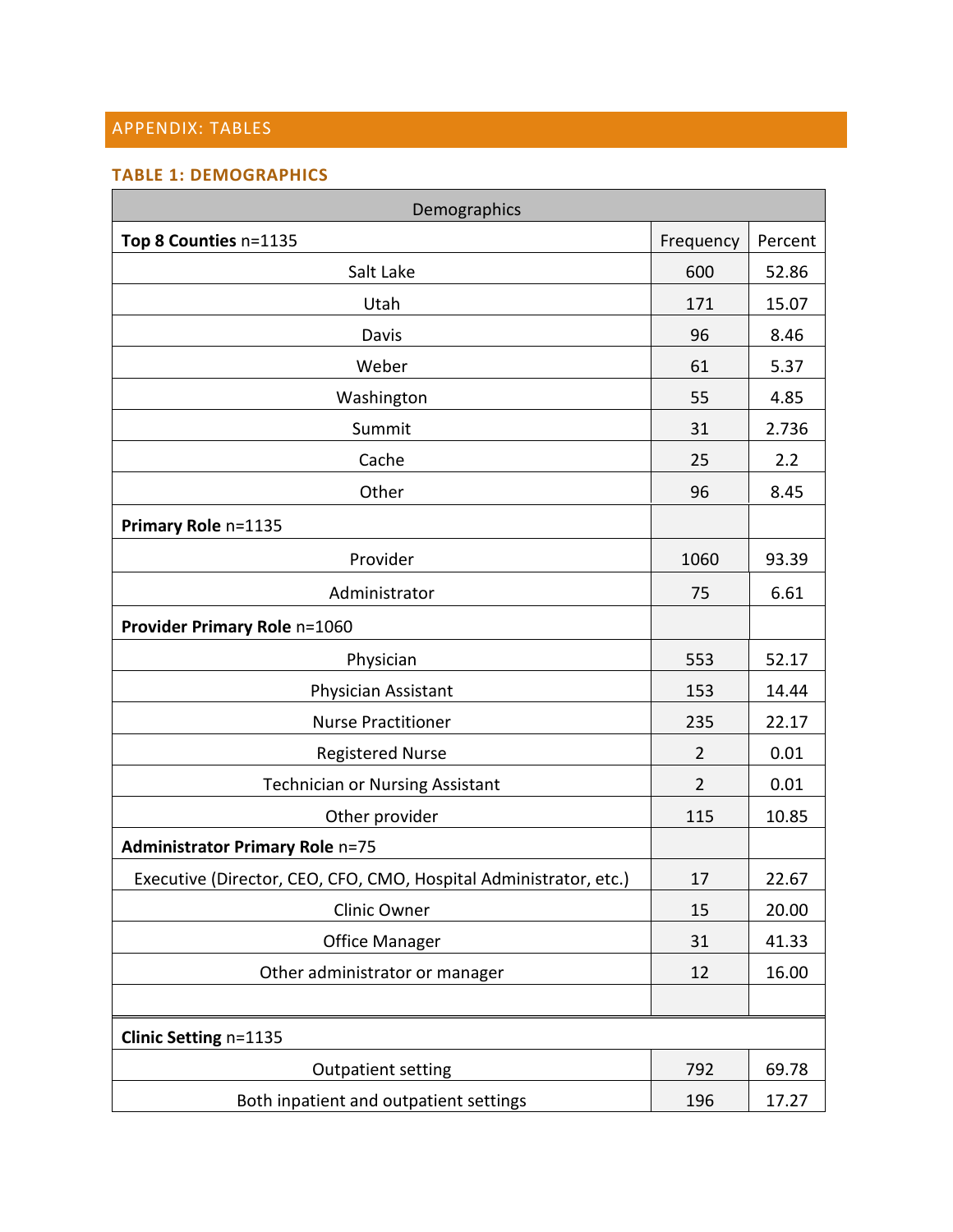| Inpatient setting                                    | 101 | 8.90  |
|------------------------------------------------------|-----|-------|
| Other (please specify)                               | 46  | 4.05  |
| Clinic Type n=1135                                   |     |       |
| Primary group practice with more than two physicians | 276 | 24.32 |
| University-based practice                            |     | 21.85 |
| Hospital-based practice                              |     | 19.21 |
| Solo or two-provider private practice                | 213 | 18.77 |
| Other (please specify)                               |     | 10.57 |
| <b>Community Health Center (FQHC)</b>                | 60  | 5.29  |

# **TABLE 2: AGE OF ALL RESPONDENTS**

| Age of Respondents (frequency) |       |          |  |  |
|--------------------------------|-------|----------|--|--|
| Age Groups                     | Admin | Provider |  |  |
| < 30 years                     | 0     | 35       |  |  |
| 30-39 years                    | 13    | 294      |  |  |
| 40-49 years                    | 18    | 307      |  |  |
| 50-59 years                    | 30    | 224      |  |  |
| 60 years or older              | 14    | 200      |  |  |
| Total                          | 75    | 1060     |  |  |

### **TABLE 3: CURRENT TELEHEALTH STATUS FOR PROVIDERS AND ADMINISTRATORS**

| Age of Respondents (frequency) |       |          |  |  |  |
|--------------------------------|-------|----------|--|--|--|
| Age Groups                     | Admin | Provider |  |  |  |
| <b>Current User</b>            | 66    | 899      |  |  |  |
| <b>Potential User</b>          | 5     | 76       |  |  |  |
| Never User                     | 4     | 85       |  |  |  |
| Total                          | 75    | 1060     |  |  |  |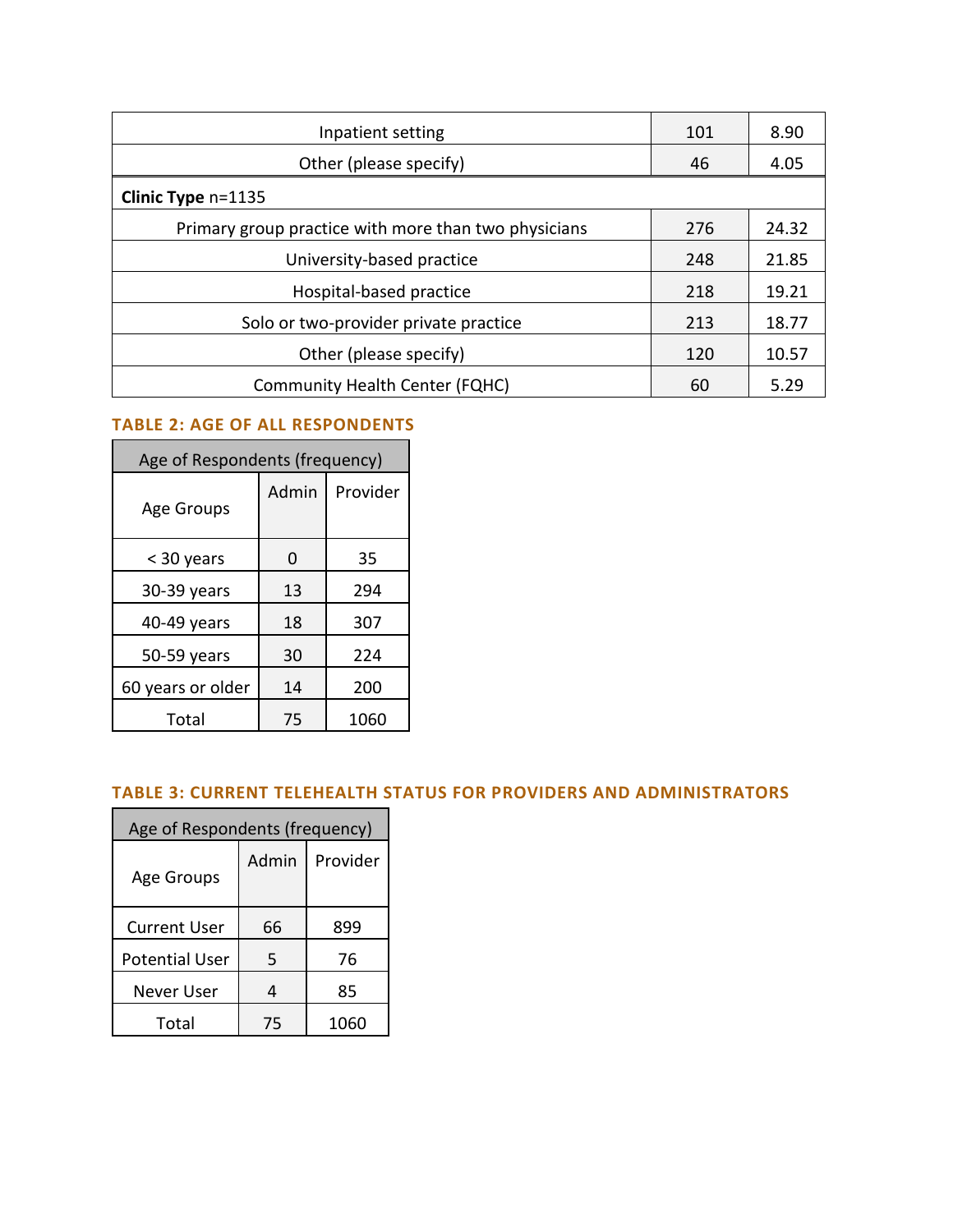# **TABLE 4: REASONS CURRENT USERS INITIALLY ADOPTED TELEHEALTH (SELECT ALL THAT APPLY)**

|                                                    | Admin          | % of<br>admin | Providers | % of<br>providers |
|----------------------------------------------------|----------------|---------------|-----------|-------------------|
| Create value for payers, consumers, and providers  | 13             | 23.21         | 189       | 22.77             |
| Increase consumer access                           | 33             | 58.93         | 534       | 64.34             |
| Reduce disparities of access to specialty care     | 10             | 17.86         | 241       | 29.04             |
| Enhance reach of healthcare services and coverage  | 16             | 28.57         | 391       | 47.11             |
| Reduce clinic costs                                | $\overline{2}$ | 3.57          | 57        | 6.87              |
| Increase patient satisfaction                      | 15             | 26.79         | 304       | 36.63             |
| Increase provider satisfaction                     | 6              | 10.71         | 119       | 14.34             |
| Improve patient health outcomes                    | 16             | 28.57         | 255       | 30.72             |
| Reduce patient re-hospitalization and/or ER visits | 11             | 19.64         | 167       | 20.12             |
| Competitive advantage                              | 4              | 7.14          | 103       | 12.41             |
| Other (Please Specify)                             | 28             | 50.00         | 303       | 36.51             |
| Total number of respondents                        | 56             |               | 830       |                   |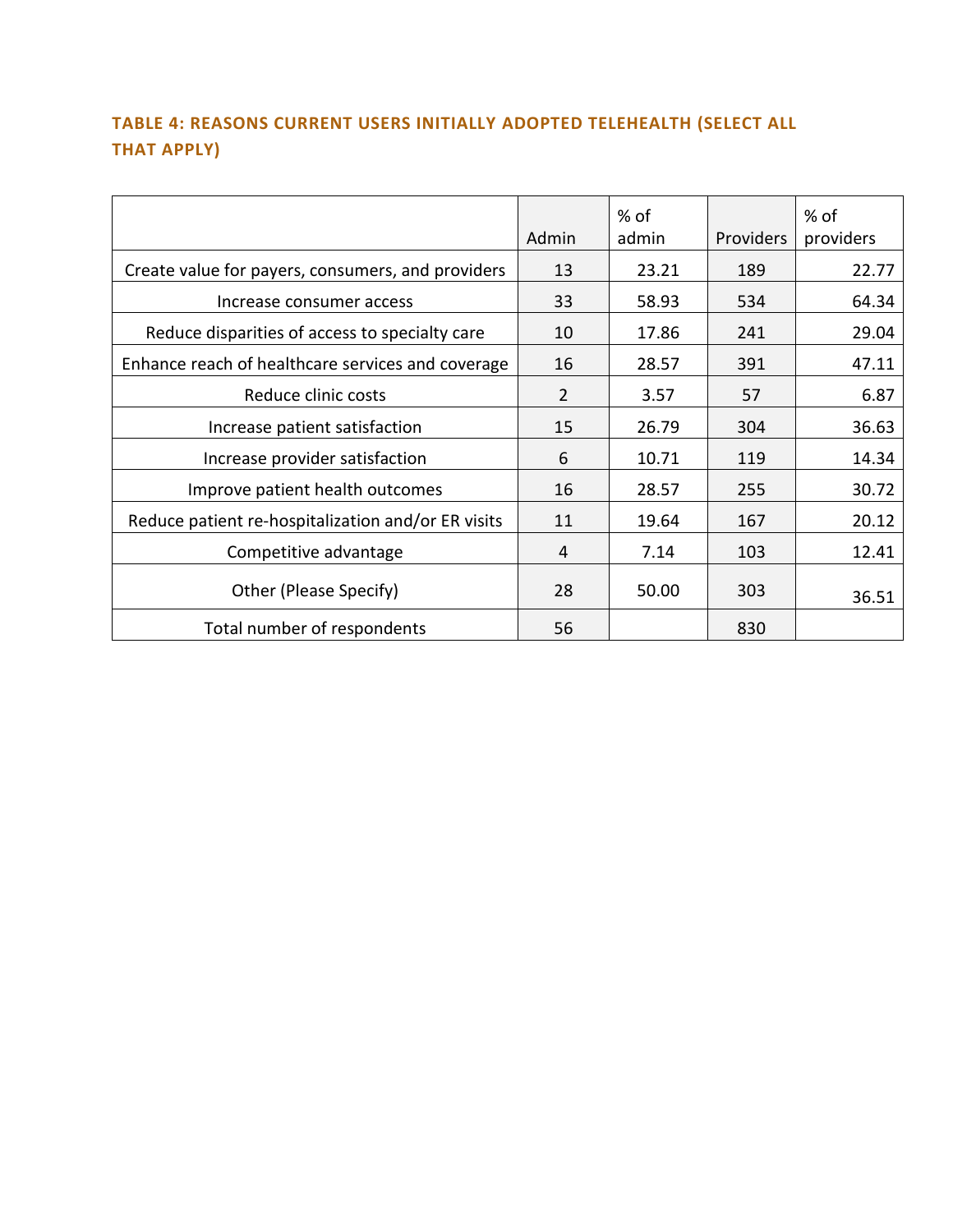| Non-adoption justification               | Admin          | % of<br>admin | Providers | $%$ of<br>providers |
|------------------------------------------|----------------|---------------|-----------|---------------------|
| Equipment availability                   | $\mathbf{1}$   | 20.00         | 22        | 33.85               |
| Equipment cost                           | 1              | 20.00         | 19        | 29.23               |
| Unsure what equipment is needed          | $\Omega$       | 0.00          | 25        | 38.46               |
| Lack of provider buy-in                  | $\mathbf{1}$   | 20.00         | 18        | 27.69               |
| Lack of admin buy-in                     | 1              | 20.00         | 22        | 33.85               |
| Start-up cost                            | $\overline{2}$ | 20.00         | 20        | 30.77               |
| Projected ongoing costs                  | 3              | 40.00         | 13        | 20.00               |
| Staff requirements and/or turnover       | $\overline{2}$ | 60.00         | 14        | 21.54               |
| Technology                               | 3              | 40.00         | 28        | 43.08               |
| Reimbursement                            | 3              | 60.00         | 28        | 43.08               |
| <b>HIPAA compliance/Privacy concerns</b> | 4              | 60.00         | 18        | 27.69               |
| Liability concerns                       | 2              | 80.00         | 22        | 33.85               |
| Licensure and/or credentialing issues    | $\mathbf{1}$   | 40.00         | 10        | 15.38               |
| Other (Please Specify)                   | $\mathbf{1}$   | 20.00         | 15        | 23.08               |
| Total number of respondents              | 5              |               | 69        |                     |

# **TABLE 5: REASONS POTENTIAL USERS (HAVE NOT YET ADOPTED BUT MAY IN THE FUTURE) HAVE NOT ADOPTED TELEHEALTH (SELECT ALL THAT APPLY)**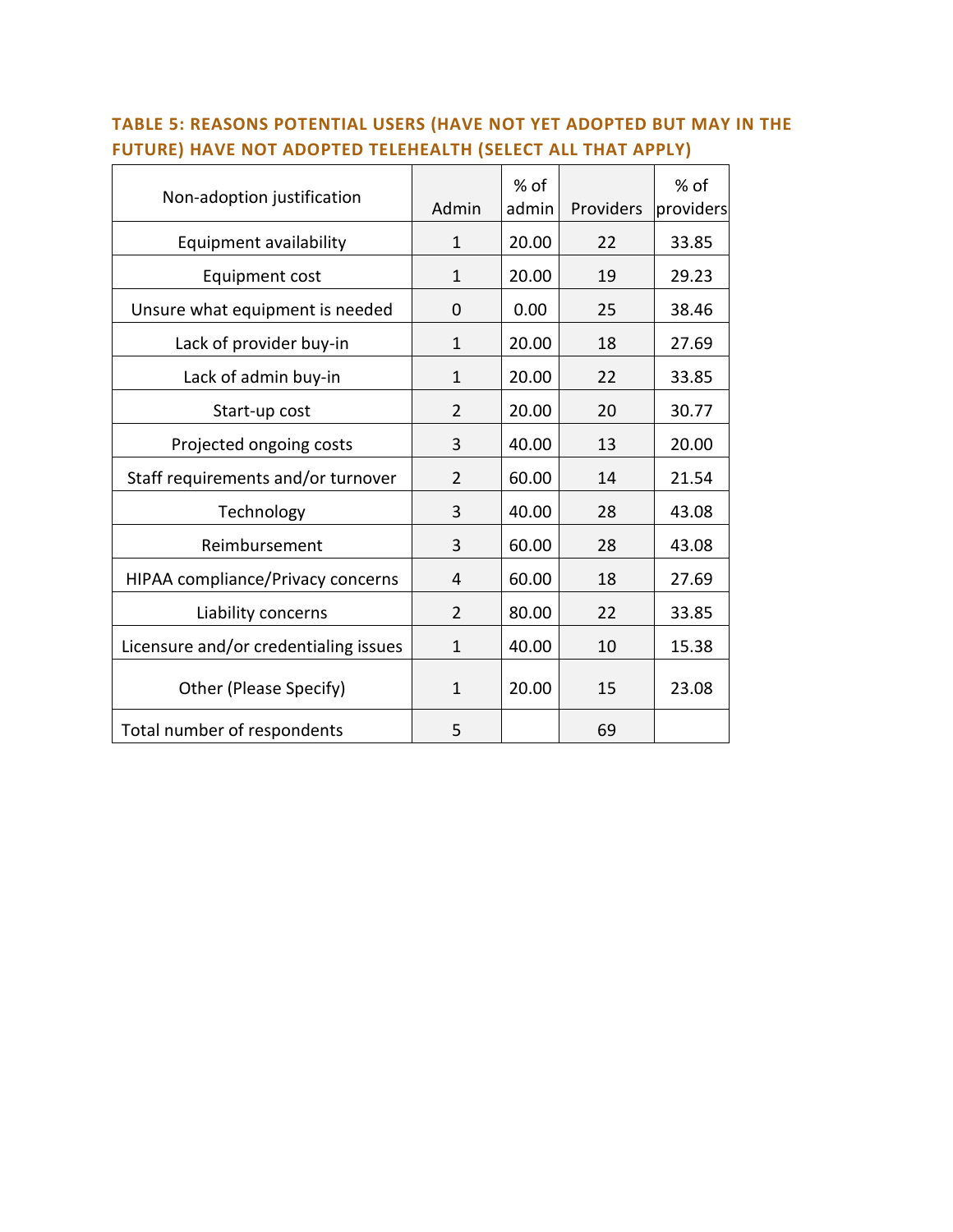# **TABLE 6: REASONS NEVER-USERS (NOT USING AND HAVE NO INTENTION TO USE TELEHEALTH) HAVE CHOSEN NOT TO ADOPT TELEHEALTH (SELECT ALL THAT APPLY; FREQUENCY)**

| Non-Adoption Justification                                                 | Admin     | Providers      |
|----------------------------------------------------------------------------|-----------|----------------|
| I still don't feel that I know enough about telehealth to pursue it        |           | 4              |
| My clinical services are not telehealth appropriate                        |           | 34             |
| Lack of administrator or provider "buy-in"                                 |           | 4              |
| My patients would not benefit from telehealth services                     |           | 8              |
| Unable to find a telehealth vendor (service provider) to meet our<br>needs |           | $\overline{2}$ |
| I am aware of reimbursement issues                                         | <b>No</b> | 10             |
| Staffing requirements/Turn-over                                            | Responses | 0              |
| My patients would not be interested in telehealth services                 | Recorded  | 7              |
| I am aware of licensing and credentialing issues                           |           | 4              |
| I do not have the authority to make those decisions in my clinic           |           | 10             |
| Start-up cost                                                              |           | 6              |
| Ongoing cost                                                               |           | 4              |
| Other                                                                      |           | 14             |
| Total number of respondents                                                |           | 54             |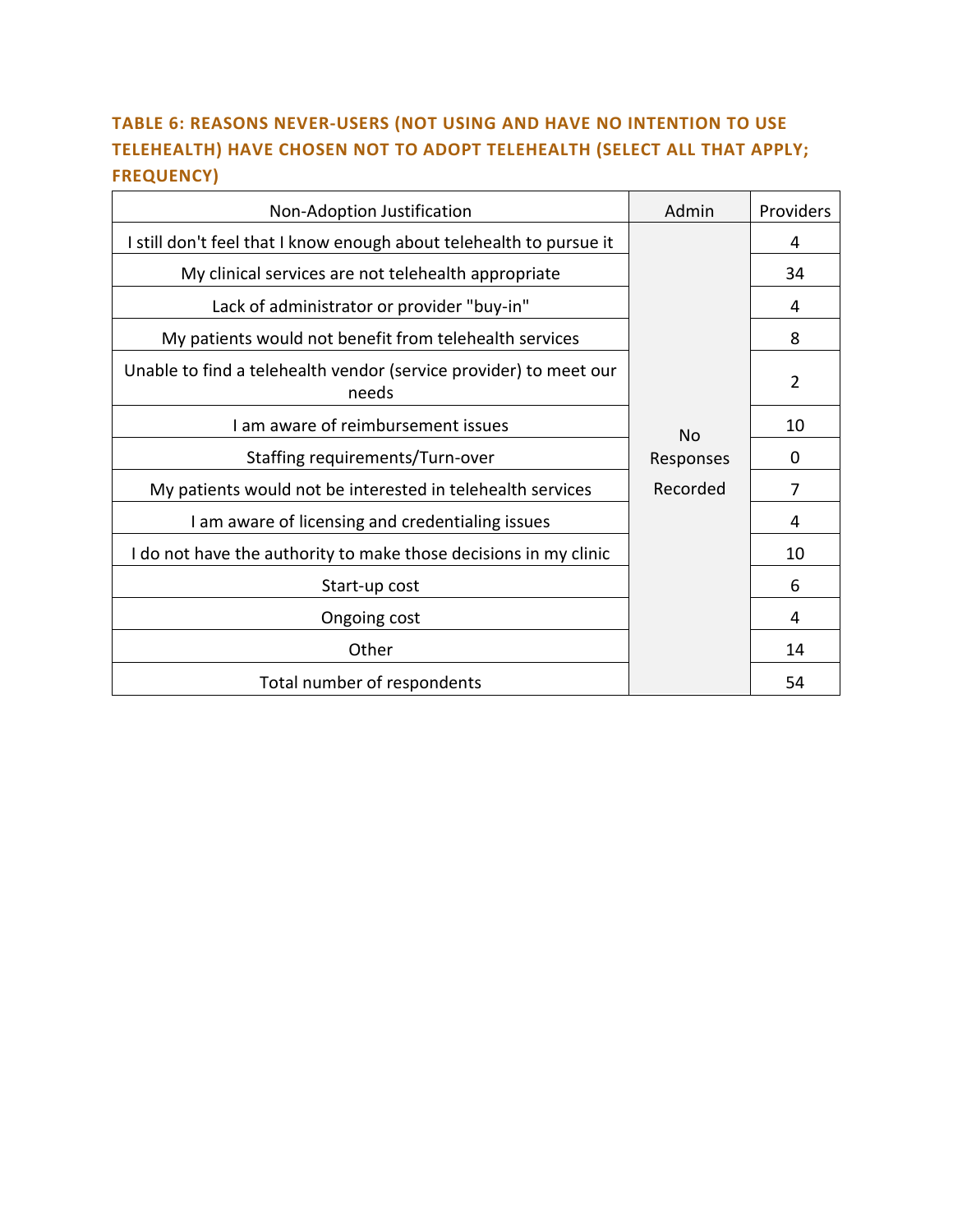|                                                      | Admin        | % of<br>admin | Providers | % of<br>providers |
|------------------------------------------------------|--------------|---------------|-----------|-------------------|
| Staff turnover                                       | 2            | 3.57          | 65        | 7.64              |
| Reimbursement                                        | 19           | 33.93         | 307       | 36.08             |
| Privacy concerns                                     | 10           | 17.86         | 89        | 10.46             |
| Lack of formal training                              | 1            | 1.79          | 148       | 17.39             |
| Provider or admin buy-in                             | $\mathbf{1}$ | 1.79          | 61        | 7.17              |
| Current telehealth scope or parameter<br>limitations | 28           | 50.00         | 531       | 62.40             |
| Other                                                | 9            | 16.07         | 128       | 15.04             |
| Bandwidth (Internet)                                 | 19           | 33.93         | 398       | 46.77             |
| Mobile device compatibility                          | 23           | 41.07         | 340       | 39.95             |
| <b>Browsers</b>                                      | 8            | 14.29         | 123       | 14.45             |
| Software issues                                      | 7            | 12.50         | 168       | 19.74             |
| Other technology barriers                            | 12           | 21.43         | 193       | 22.68             |
| Total number of respondents                          | 56           |               | 851       |                   |

### **TABLE 7: BARRIERS FACED BY CURRENT TELEHEALTH USERS (SELECT ALL THAT APPLY)**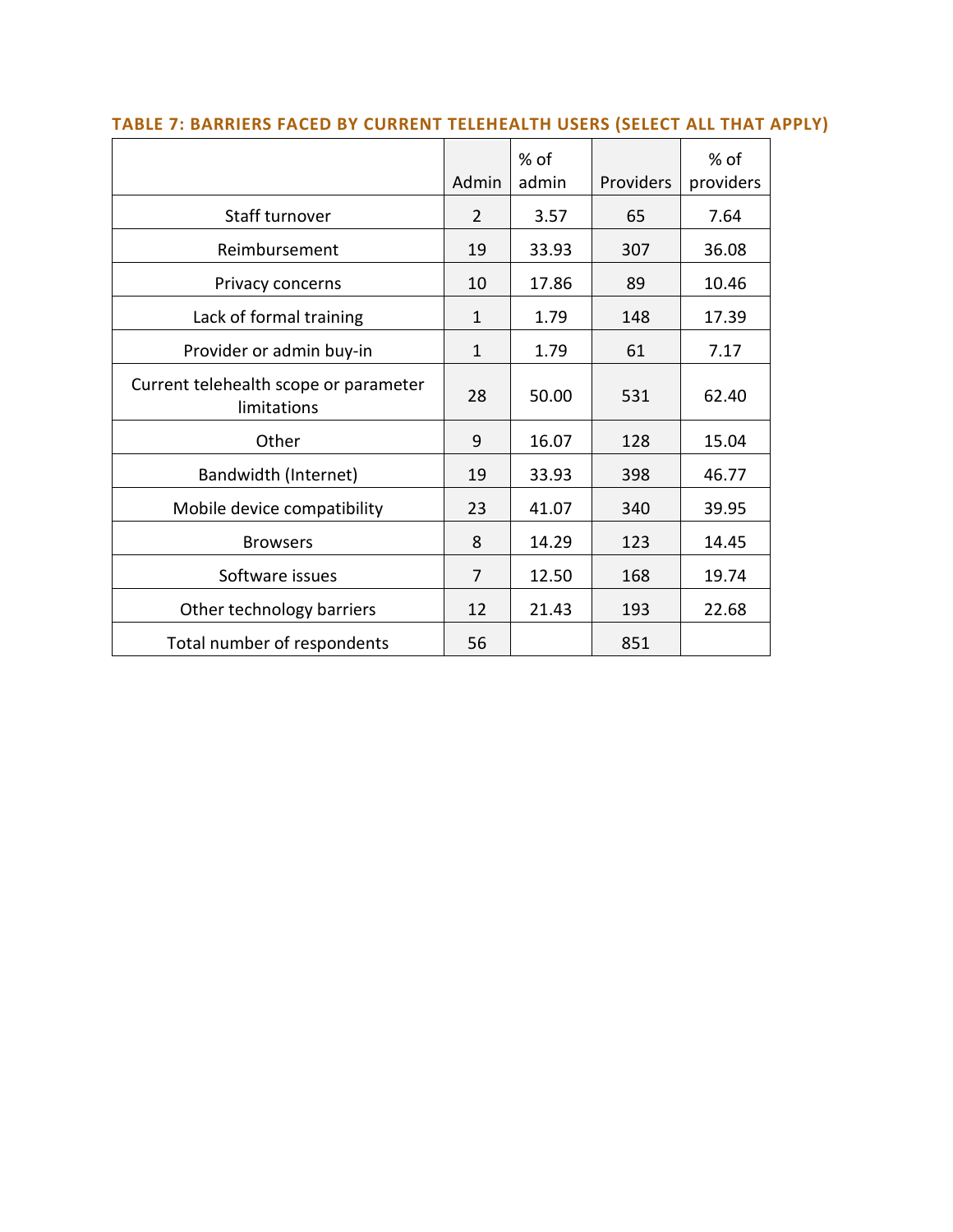|                                                      | 30-39<br>years | 40-49<br>years | 50-59<br>years | 60 years or<br>older |
|------------------------------------------------------|----------------|----------------|----------------|----------------------|
| Staff turnover                                       | $\mathbf{1}$   | 1              | 0              | $\mathbf 0$          |
| Reimbursement                                        | 5              | 9              | 3              | $\overline{2}$       |
| Privacy concerns                                     | $\overline{2}$ | 3              | 1              | 4                    |
| Lack of formal training                              | 0              | 0              | 1              | $\mathbf 0$          |
| Provider or admin buy-in                             | $\mathbf 0$    | 1              | 0              | 0                    |
| Current telehealth scope or parameter<br>limitations | 7              | 9              | 7              | 5                    |
| Other                                                | 0              | 4              | 1              | 4                    |
| Bandwidth (Internet)                                 | 5              | 4              | 4              | 6                    |
| Mobile device compatibility                          | $\overline{2}$ | 10             | 7              | 4                    |
| <b>Browsers</b>                                      | 0              | 3              | $\overline{2}$ | 3                    |
| Software issues                                      | $\overline{0}$ | 4              | $\mathbf{1}$   | $\overline{2}$       |
| Other technology barriers                            | $\overline{2}$ | 5              | 3              | $\overline{2}$       |
| Total number of respondents                          | 10             | 21             | 14             | 11                   |

### **TABLE 8: BARRIERS FACED BY ADMINISTRATORS WHOSE CLINICS ARE CURRENT TELEHEALTH USERS, BY AGE (SELECT ALL THAT APPLY; FREQUENCY)**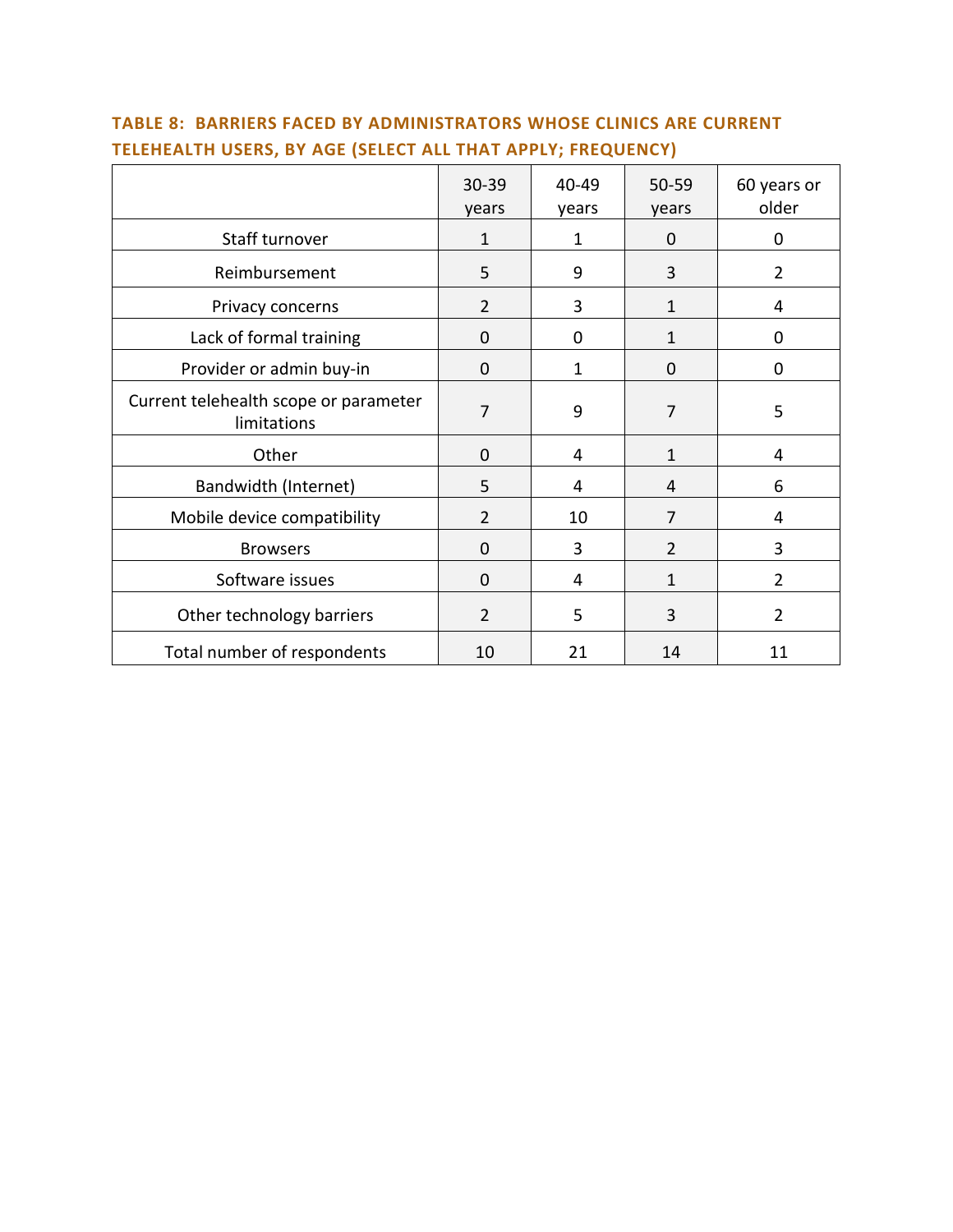| <b>Barriers</b>                                      | < 30<br>years  | $30 - 39$<br>years | 40-49<br>years | 50-59<br>years | 60 years or<br>older |
|------------------------------------------------------|----------------|--------------------|----------------|----------------|----------------------|
| Staff turnover                                       | $\Omega$       | 27                 | 17             | 12             | 9                    |
| Reimbursement                                        | 10             | 91                 | 104            | 53             | 49                   |
| Privacy concerns                                     | 5              | 25                 | 30             | 20             | 9                    |
| Lack of formal training                              | $\overline{7}$ | 53                 | 41             | 28             | 19                   |
| Provider or admin buy-in                             | $\overline{2}$ | 18                 | 20             | 15             | 6                    |
| Current telehealth scope or<br>parameter limitations | 15             | 164                | 155            | 116            | 81                   |
| Other                                                | $\overline{2}$ | 34                 | 37             | 27             | 28                   |
| Bandwidth (Internet)                                 | 14             | 126                | 129            | 75             | 54                   |
| Mobile device compatibility                          | 13             | 102                | 92             | 69             | 64                   |
| <b>Browsers</b>                                      | 4              | 39                 | 39             | 20             | 21                   |
| Software issues                                      | 5              | 46                 | 52             | 35             | 30                   |
| Other technology barriers                            | $\overline{7}$ | 40                 | 53             | 54             | 39                   |
| Total number of respondents                          | 26             | 242                | 256            | 180            | 147                  |

# **TABLE 9: BARRIERS FACED BY PROVIDERS WHO CURRENTLY USE TELEHEALTH, BY AGE (SELECT ALL THAT APPLY; FREQUENCY)**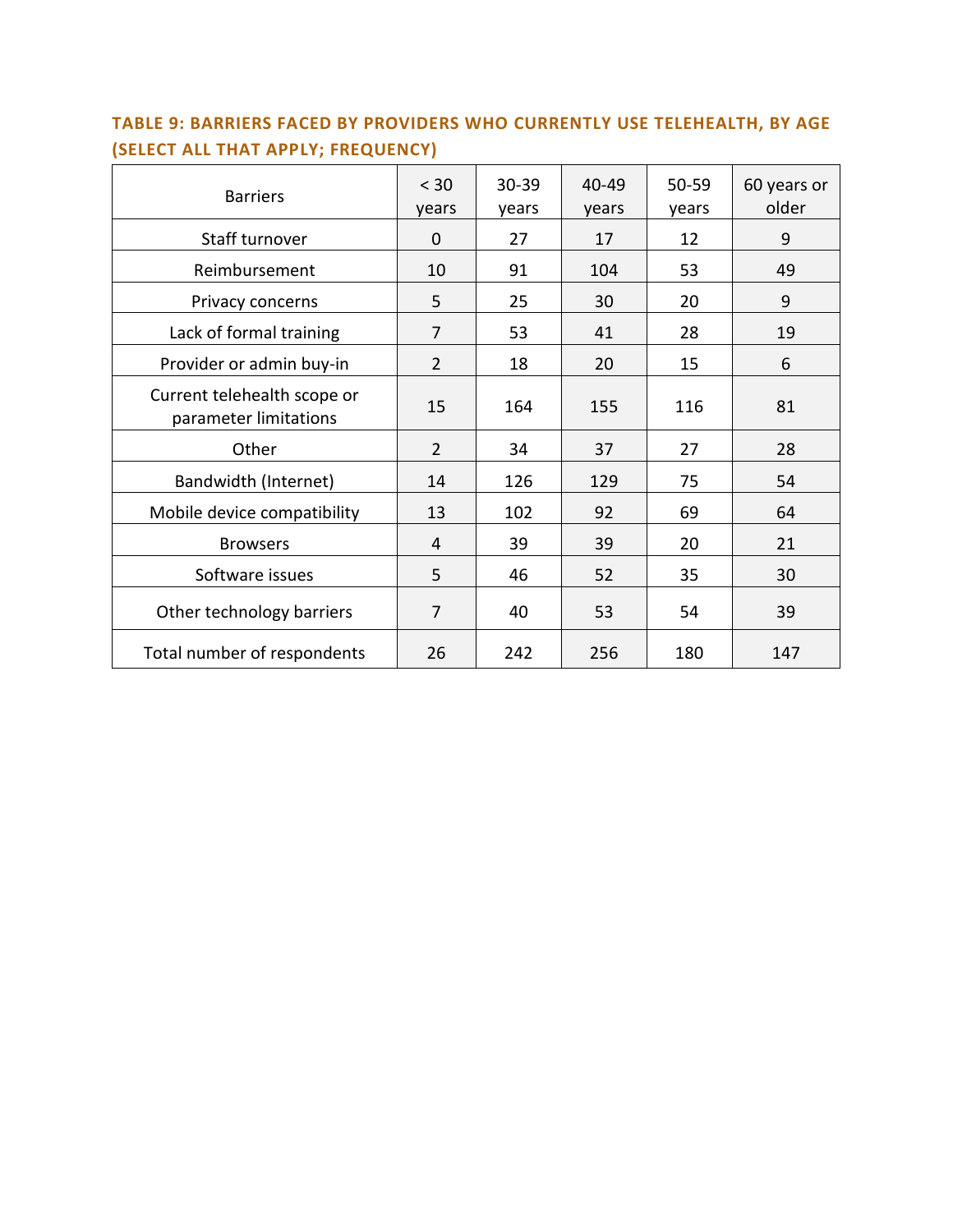# **TABLE 10: BARRIERS FACED BY CURRENT TELEHEALTH USERS, BY PROVIDER TYPE (FREQUENCY)**

| <b>Barrier</b>                                       | <b>Nurse</b><br>Practitioner | Other<br>provider | Physician | Physician<br>Assistant |
|------------------------------------------------------|------------------------------|-------------------|-----------|------------------------|
| Staff turnover                                       | 8                            | 4                 | 36        | 17                     |
| Reimbursement                                        | 56                           | 35                | 170       | 45                     |
| Privacy concerns                                     | 29                           | 19                | 29        | 11                     |
| Lack of formal training                              | 44                           | 16                | 65        | 23                     |
| Provider or admin buy-in                             | 20                           | 3                 | 32        | 6                      |
| Current telehealth scope or<br>parameter limitations | 142                          | 36                | 269       | 83                     |
| Other                                                | 22                           | 15                | 70        | 21                     |
| Bandwidth (Internet)                                 | 88                           | 60                | 196       | 53                     |
| Mobile device compatibility                          | 81                           | 23                | 178       | 57                     |
| <b>Browsers</b>                                      | 30                           | 9                 | 6         | 20                     |
| Software issues                                      | 29                           | 17                | 95        | 27                     |
| Other technology barriers                            | 42                           | 19                | 103       | 28                     |
| Total number of respondents                          | 202                          | 98                | 423       | 127                    |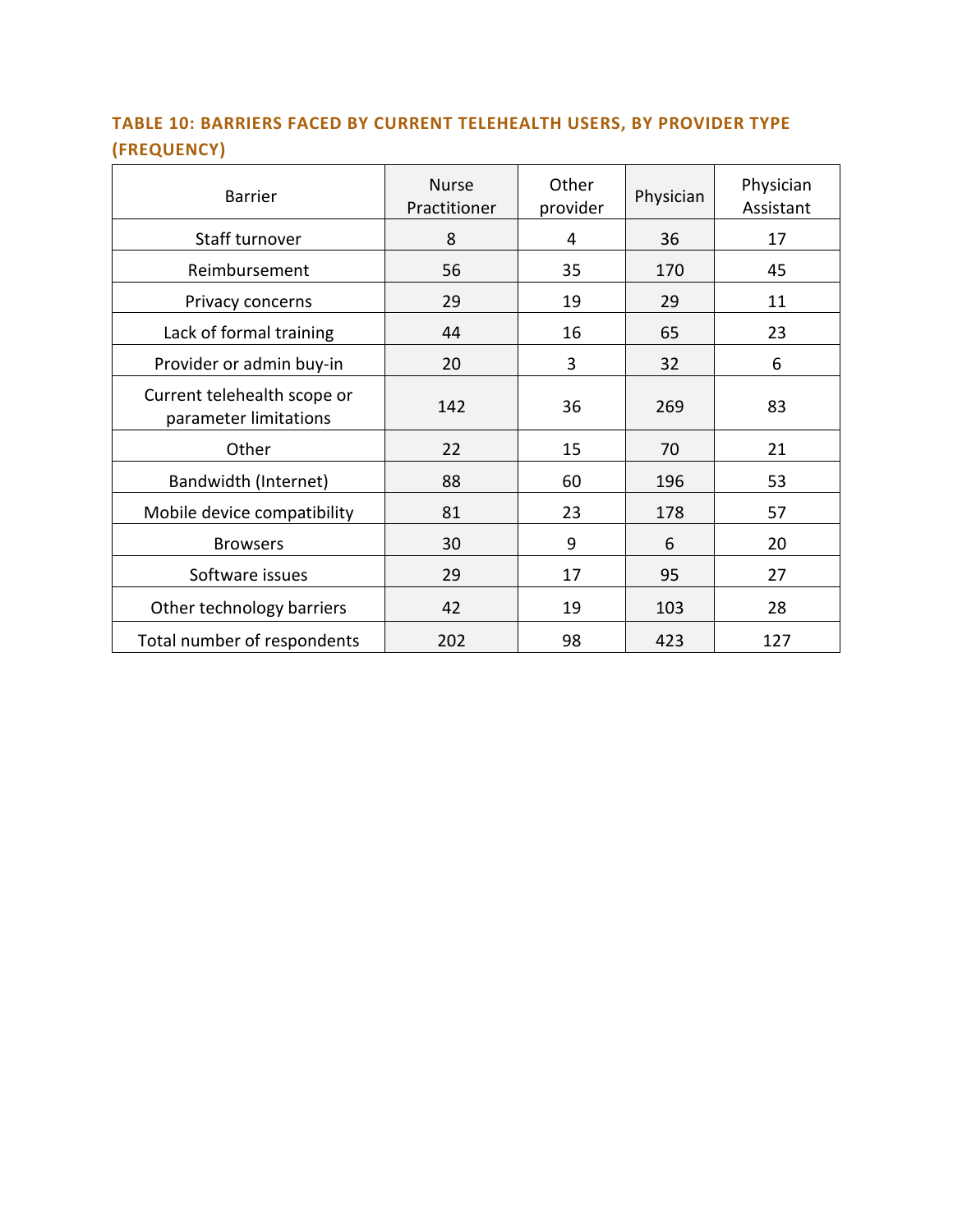# **TABLE 11: PERCEIVED PATIENT BARRIERS REPORTED BY ADMINISTRATOR AND PROVIDERS (SELECT ALL THAT APPLY)**

| <b>Barrier</b>                        | Admin | $%$ of<br>admin | Providers | $%$ of<br>providers |
|---------------------------------------|-------|-----------------|-----------|---------------------|
| Insufficient insurance coverage       | 15    | 26.32           | 202       | 23.79               |
| Privacy concerns                      | 7     | 12.28           | 78        | 9.19                |
| Lack of buy-in/Prefer in-person visit | 23    | 40.35           | 312       | 36.75               |
| Difficulty with technology            | 41    | 71.93           | 653       | 76.91               |
| Not sure                              | 4     | 7.02            | 74        | 8.72                |
| Other                                 | 5     | 8.77            | 70        | 8.24                |
| Total number of respondents           | 57    |                 | 849       |                     |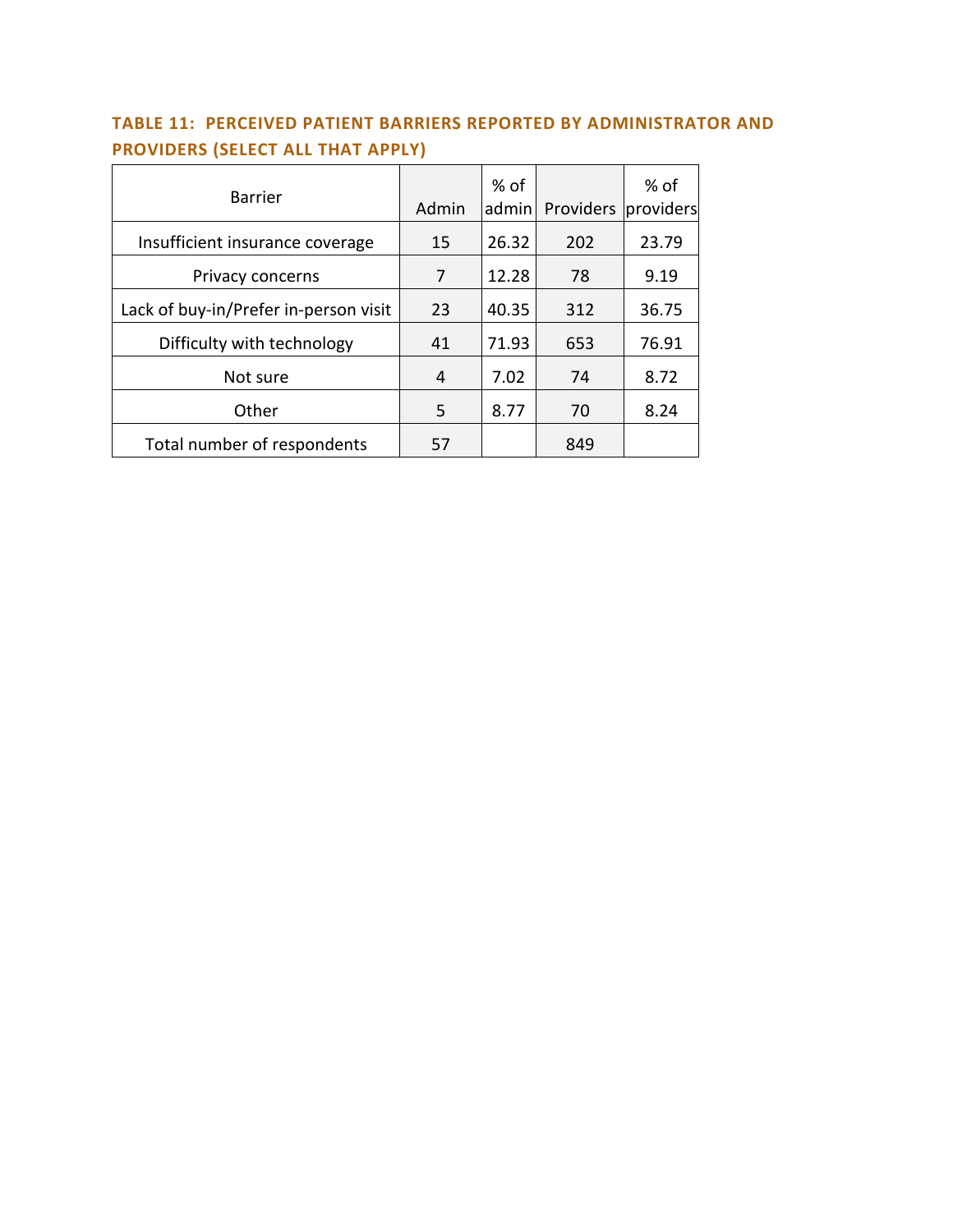# **TABLE 12: TYPES OF TELEHEALTH CARE USED, ACCORDING TO PROVIDERS AND ADMINISTRATORS (SELECT ALL THAT APPLY)**

| Area                                                           | Admin          | $%$ of<br>admin | Providers | % of<br>providers |
|----------------------------------------------------------------|----------------|-----------------|-----------|-------------------|
| Hypertension diagnosis/management                              | 21             | 30.30           | 263       | 30.02             |
| Diabetes diagnosis/management                                  | 19             | 28.79           | 242       | 27.63             |
| Other chronic disease diagnosis/management<br>(please specify) | 34             | 48.48           | 482       | 55.02             |
| <b>Emergency care</b>                                          | $\overline{4}$ | 6.06            | 73        | 8.33              |
| Urgent/acute care                                              | 28             | 40.91           | 324       | 36.99             |
| Patient follow-up                                              | 42             | 62.12           | 590       | 67.35             |
| Routine care/wellness visit                                    | 21             | 31.82           | 308       | 35.16             |
| Mental health treatment                                        | 46             | 68.18           | 433       | 49.43             |
| Substance abuse treatment                                      | 9              | 13.64           | 122       | 13.93             |
| COVID-19                                                       | 24             | 36.36           | 285       | 32.53             |
| Other (please specify)                                         | 8              | 12.12           | 104       | 11.87             |
| Total number of respondents                                    | 66             |                 | 876       |                   |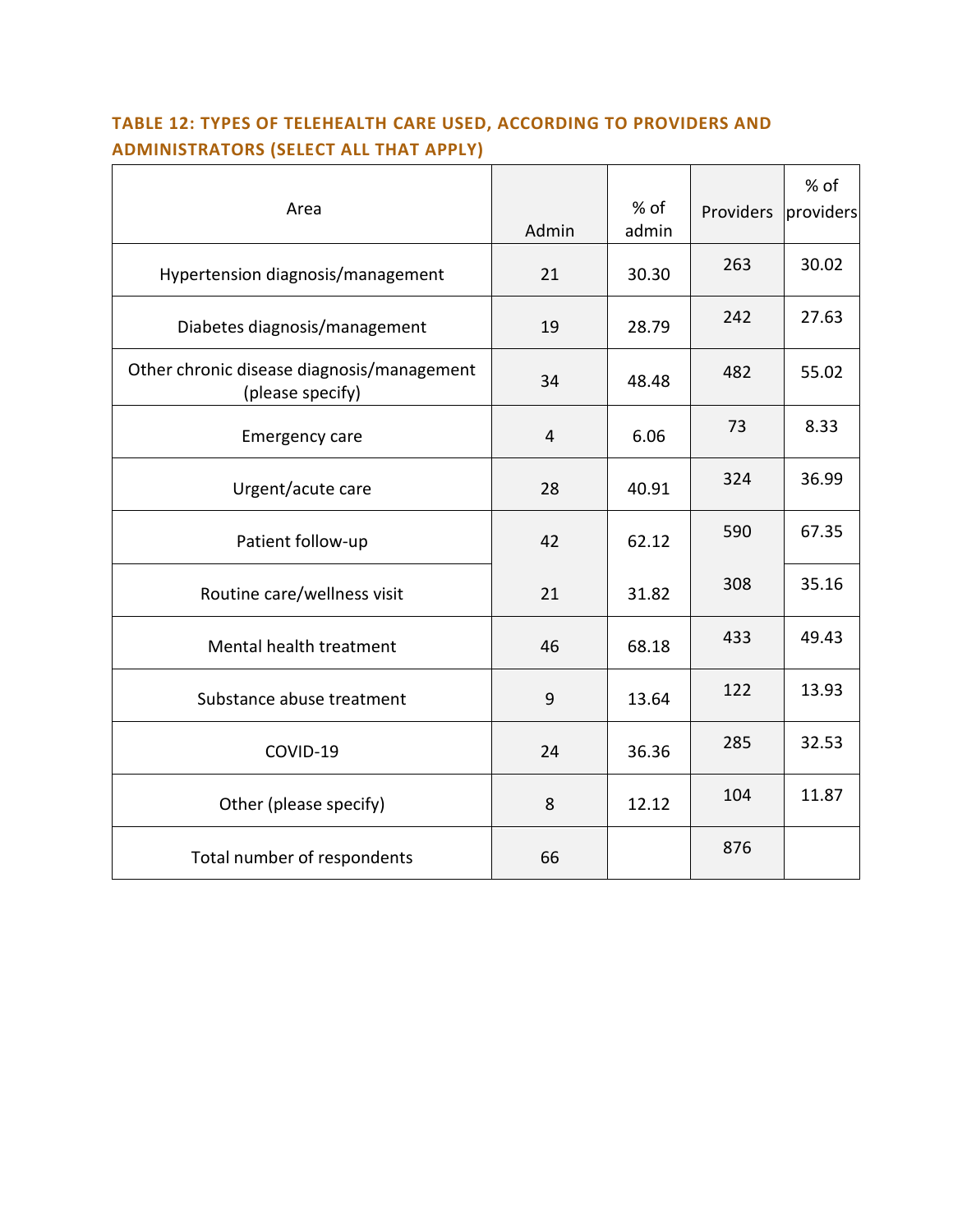### **TABLE 13: LENGTH OF TIME CLINICS HAS BEEN USING TELEHEALTH, ACCORDING TO ADMINISTRATOR**

|                     | Community<br>Health<br>Center<br>(FQHC) | Hospital<br>-based<br>practice | University<br>-based<br>practice | Primary group<br>practice with<br>more than two<br>physicians | Solo or two-<br>provider<br>private<br>practice | Other<br>(please<br>specify) | Total | $\%$  |
|---------------------|-----------------------------------------|--------------------------------|----------------------------------|---------------------------------------------------------------|-------------------------------------------------|------------------------------|-------|-------|
| Less than 1<br>year | $\overline{2}$                          | 3                              | 3                                | 18                                                            | 11                                              | 6                            | 43    | 65.15 |
| $1-2$ years         | 0                                       |                                |                                  | 3                                                             | 6                                               | 2                            | 14    | 21.21 |
| 3-4 years           | $\overline{2}$                          | 0                              | 2                                |                                                               | 1                                               | 1                            | 8     | 12.12 |
| 5 years or<br>more  | 0                                       | 0                              | $\Omega$                         | 1                                                             | 0                                               | 0                            | 1     | 1.51  |

### **TABLE 14: LENGTH OF TIME PROVIDERS HAVE BEEN USING TELEHEALTH BY CLINIC TYPE**

|                     | Community<br>Health<br>Center<br>(FQHC) | Hospital<br>-based<br>practice | University<br>-based<br>practice | Primary group<br>practice with<br>more than two<br>physicians | Solo or two-<br>provider<br>private<br>practice | Other<br>(please<br>specify) | Total | %     |
|---------------------|-----------------------------------------|--------------------------------|----------------------------------|---------------------------------------------------------------|-------------------------------------------------|------------------------------|-------|-------|
| Less than 1<br>year | 41                                      | 95                             | 168                              | 184                                                           | 116                                             | 60                           | 664   | 74.02 |
| $1-2$ years         | 4                                       | 25                             | 18                               | 26                                                            | 17                                              | 8                            | 98    | 10.93 |
| $3-4$ years         | $\overline{2}$                          | 16                             | 23                               | 8                                                             | 12                                              | 7                            | 68    | 7.58  |
| 5 years or<br>more  | 3                                       | 19                             | 17                               | 4                                                             | 16                                              | 8                            | 67    | 7.47  |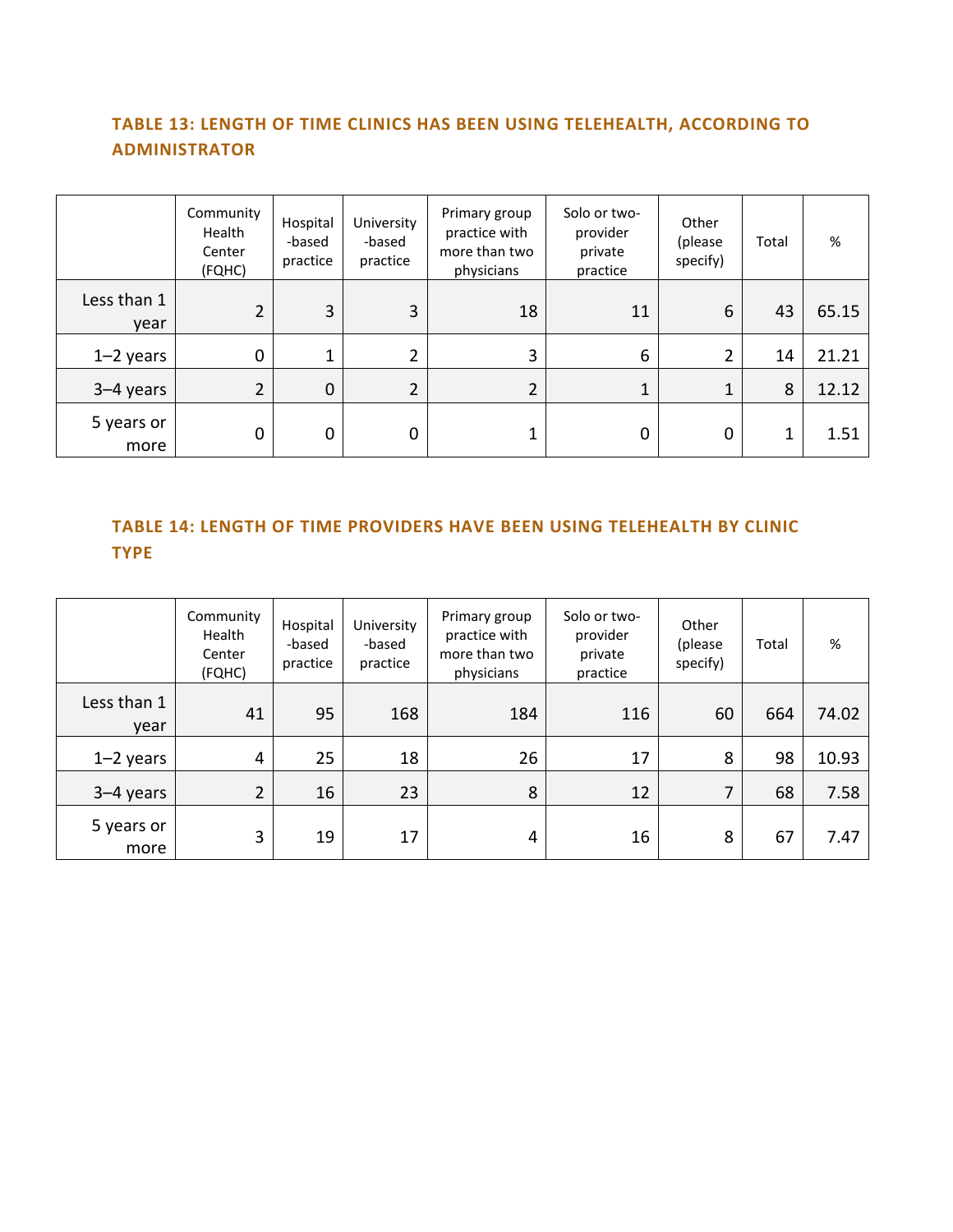### **TABLE 15: NUMBER AND PERCENTAGE OF ADMINISTRATORS WHOSE CLINICS BEGAN USING TELEHEALTH DUE TO THE COVID-19 PANDEMIC. NOTE: THIS QUESTION WAS ONLY ASKED TO THOSE WHOSE CLINICS HAVE BEEN USING TELEHEALTH FOR LESS THAN ONE YEAR.**

|       | Frequency | Percent |
|-------|-----------|---------|
| Yes   | 43        | 100.00  |
| No    | O         | 0.00    |
| Total | 43        | 100.00  |

### **TABLE 16: NUMBER AND PERCENTAGE OF PROVIDERS WHO BEGAN USING TELEHEALTH DUE TO THE COVID-19 PANDEMIC. NOTE: THIS QUESTION WAS ONLY ASKED TO THOSE WHO HAVE BEEN USING TELEHEALTH FOR LESS THAN ONE YEAR.**

|       | Frequency | Percent |
|-------|-----------|---------|
| Yes.  | 618       | 94.79   |
| No    | 34        | 5.21    |
| Total | 652       | 100.00  |